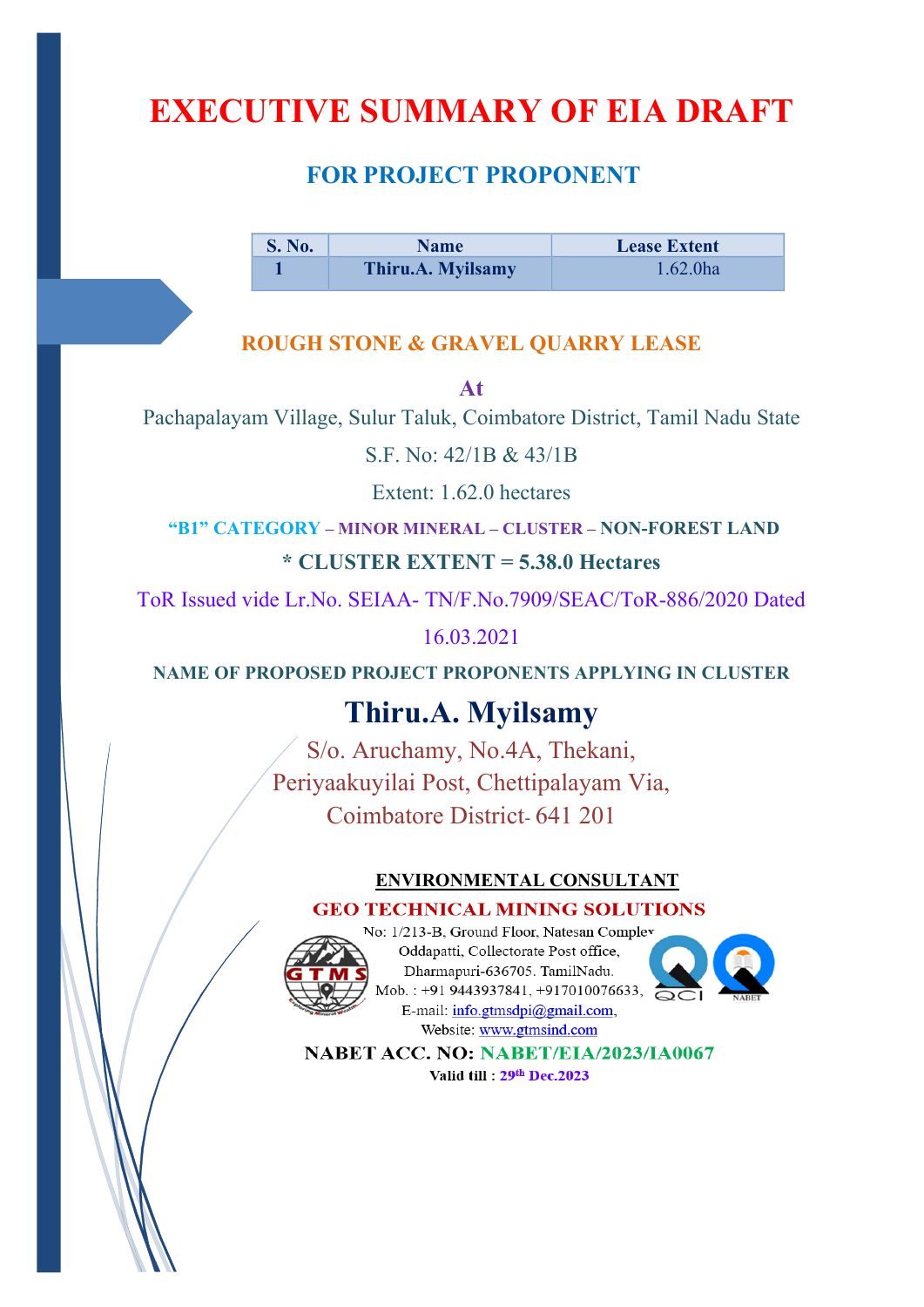#### **1. INTRODUCTION**

 Environmental Impact Assessment (EIA) is the management tool to ensure the sustainable development and it is a process, used to identify the environmental, social and economic impacts of a project prior to decision-making. It is a decision-making tool, which guides the decision makers in taking appropriate decisions for any project. EIA systematically examines both beneficial and adverse consequences of the project and ensures that these impacts are taken into account during the project designing. It also reduces conflicts by promoting community participation, information, decision makers, and helps in developing the base for environmentally sound project.

 Rough Stone are the major requirements for construction industry. This EIA report is prepared by considering Cumulative load of two Proposed and one Existing quarry, the total extent of Cluster is 5.38.0 ha in Pachapalayam Village, Sulur Taluk, Coimbatore district and the cluster area calculated as per MoEF & CC Notification S.O. 2269(E) Dated 1st July 2016.

 This EIA Report is prepared in compliance with ToR issued vide **Letter No: SEIAA-TN/F.No.7909/SEAC/ToR-886/2020 Dated:16.03.2021** for Thiru.A. Myilsamy rough stone and Gravel quarry and the baseline monitoring study has been carried out during the period of March – May 2021.

Now, as per Order Dated: 04.09.2018 & 13.09.2018 passed by Hon'ble National Green Tribunal, New Delhi in O.A. No. 173 of 2018 & O.A. No, 186 of 2016 and MoEF & CC Office Memorandum F. No. L-11011/175/2018-IA-II (M) Dated: 12.12.2018 clarified the requirement for EIA, EMP and therefore, Public Consultation for all areas from 5 to 25 ha falling in Category "B1" and appraised by SEAC/ SEIAA as well as for cluster situation.

The proposed project is categorized under category "B1" Activity 1(a) (mining lease area in cluster situation) and will be considered at SEIAA – TN after conducting Public Hearing and Submission of EIA/EMP Report for Grant of Environmental Clearance.

## **"Draft EIA report prepared on the basis of ToR Issued for carrying out public hearing for the grant of Environmental Clearance from SEIAA, Tamil Nadu"**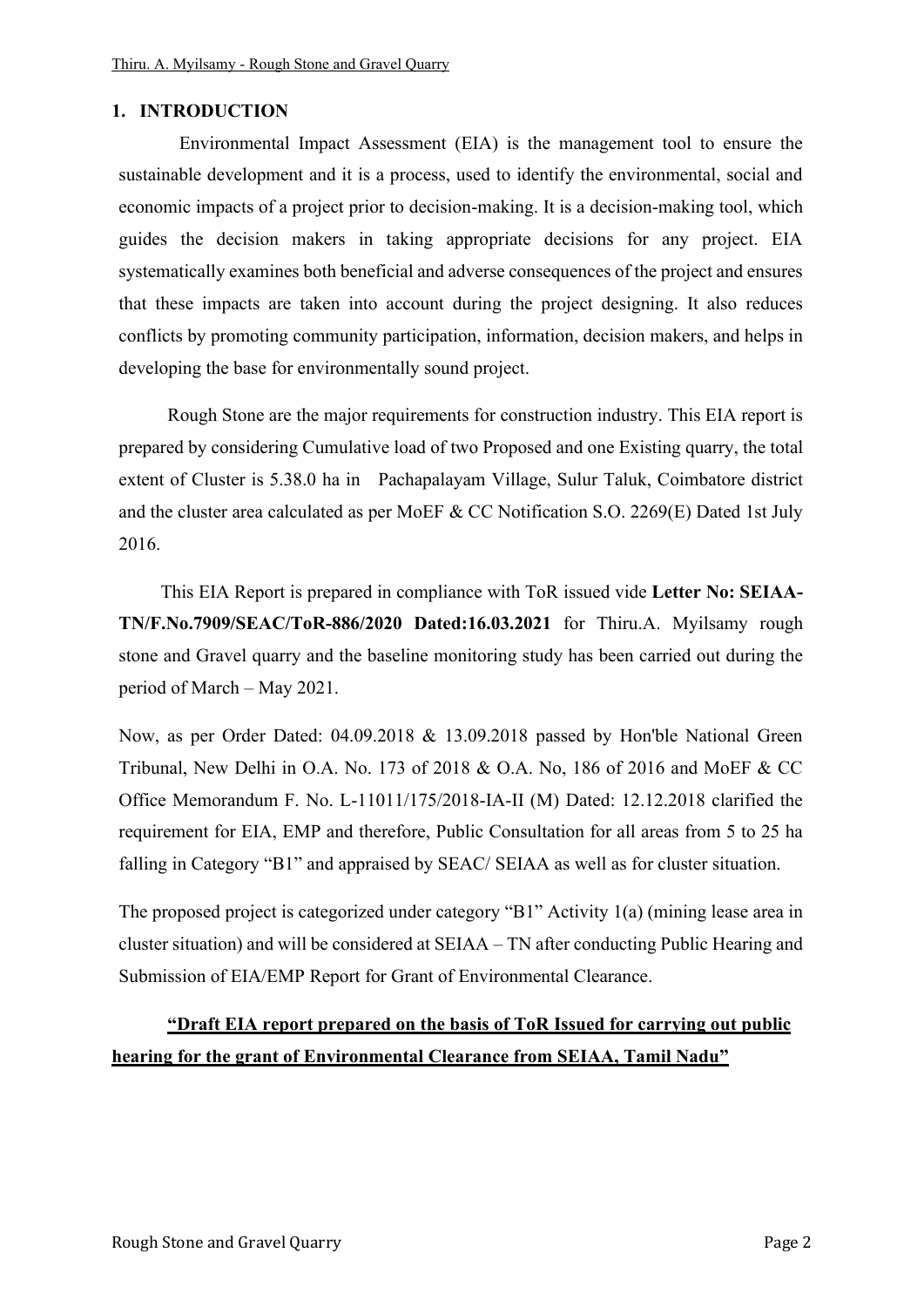| Code                       | P1                                  |
|----------------------------|-------------------------------------|
|                            |                                     |
|                            | Thiru.A. Myilsamy                   |
|                            | S/o.Aruchamy,                       |
| <b>Name of the Project</b> | No.4A, Thekani, Periyakuyilai Post, |
|                            | Chettipalayam Via,                  |
|                            | Coimbatore District $-641201$       |
|                            | Tamil Nadu                          |
| <b>Status</b>              | Proponent is Individual             |

#### *Table 1.1 Details of Project Proponent*

| Table 1.2 Quarry Details within 500m Radius |  |  |  |
|---------------------------------------------|--|--|--|
|                                             |  |  |  |

| <b>PROPOSED QUARRY</b>      |                                                                                                                                |                                        |                         |                                                                                              |  |
|-----------------------------|--------------------------------------------------------------------------------------------------------------------------------|----------------------------------------|-------------------------|----------------------------------------------------------------------------------------------|--|
| Code                        | <b>Name of the Owner</b>                                                                                                       | Village & S.F.<br>No's                 | <b>Extent</b><br>(Hect) | <b>Status</b>                                                                                |  |
| <b>P1</b>                   | Thiru.A. Myilsamy,<br>S/o. Aruchamy,<br>No.4A, Thekani,<br>Periyaakuyilai Post,<br>Chettipalayam Via,<br>Coimbatore -641201    | Pachapalayam<br>$42/1B$ and<br>43/1B   | $1.62.0$ ha             | ToR obtained vide<br>Lr.No. SEIAA-<br>TN/F.No.7909/SEAC/To<br>R-886/2020<br>Dated:16.03.2021 |  |
|                             | <b>TOTAL</b>                                                                                                                   |                                        | 1.62.0 <sub>ha</sub>    |                                                                                              |  |
|                             |                                                                                                                                | <b>EXISTING QUARRIES</b>               |                         |                                                                                              |  |
| <b>CODE</b>                 | <b>Name of the Owner</b>                                                                                                       | S.F. No                                | <b>Extent</b>           | <b>Status</b>                                                                                |  |
| E1                          | Thiru.E.Anantha<br>Kumar,<br>S\o Eswara Gounder,<br>No.3/105,<br>Malayandipalayam,<br>Eachanari,<br><b>Coimbatore District</b> | 245/2A(P)246<br>$/1A(P)$ &<br>246/2(P) | 1.62.5<br><b>HA</b>     | 02.06.2016 to 01.06.2021                                                                     |  |
| E2                          | K. Prakash<br>S/o.M.Krishnasamy,<br>No.3/96, Periyakuylai<br>Post,<br>Chettipalayam Via,<br>Coimbatore District-<br>641 201    | $51/1A$ and<br>51/1B                   | $2.13.5$ ha             | <b>EC</b> Granted                                                                            |  |
|                             | <b>TOTAL</b><br>3.76.0 ha                                                                                                      |                                        |                         |                                                                                              |  |
| <b>TOTAL CLUSTER EXTENT</b> |                                                                                                                                |                                        | 5.38.0 ha               |                                                                                              |  |

Source: i) AD Letter – Rc.No.424/Mines/2019, Dated:29.07.2020

\* Cluster area is calculated as per MoEF & CC Notification – S.O. 2269 (E) Dated: 01.07.2016

The Proposed Rough Stone and Gravel Quarry require prior Environmental Clearance. There are One proposed and two existing quarries forming a cluster; calculated as per MoEF & CC Notification S.O. 2269(E) Dated 1<sup>st</sup> July 2016 and the total extent of cluster is 5.38.0 ha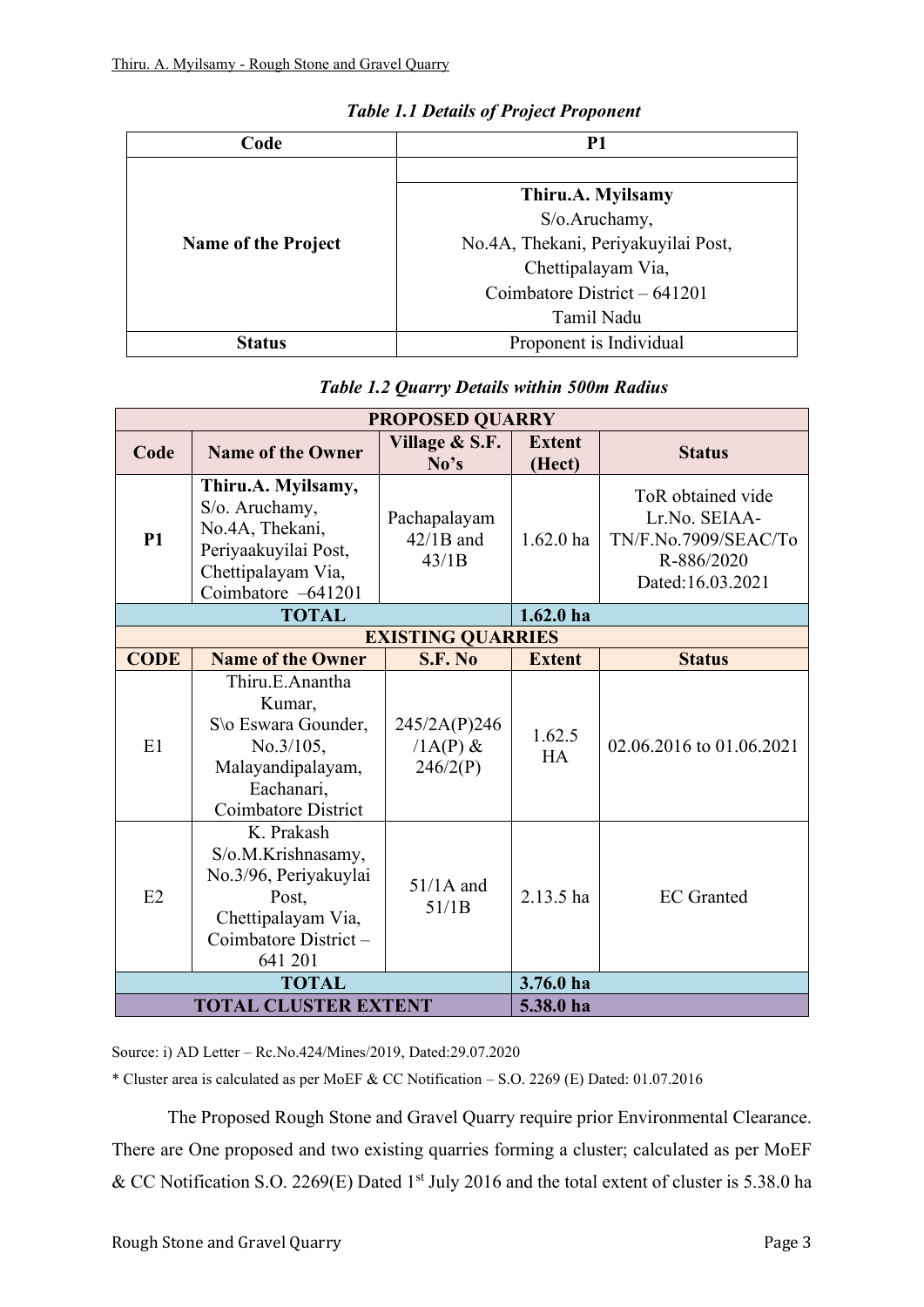| Name of the Quarry            | Thiru.A. Myilsamy - Rough stone and Gravel quarry                          |             |  |
|-------------------------------|----------------------------------------------------------------------------|-------------|--|
| Toposheet No                  | 58-F/01                                                                    |             |  |
| Latitude between              | 10°52'59.16" N to 10°53'04.27" N                                           |             |  |
| Longitude between             | 77°04'16.17" E to 77°04'23.98" E                                           |             |  |
| <b>Elevation Range</b>        | 386m-392m AMSL                                                             |             |  |
| Ultimate depth of             |                                                                            |             |  |
| Mining                        | $32m$ bgl (2mGravel + 30m Rough Stone)                                     |             |  |
| <b>Geological Resources</b>   | Rough Stone in m <sup>3</sup>                                              | Gravel $m3$ |  |
|                               | 4,36,896                                                                   | 32,064      |  |
| <b>Mineable Reserves</b>      | Rough Stone in m <sup>3</sup>                                              | Gravel $m3$ |  |
|                               | 1,36,150                                                                   | 22,016      |  |
| Proposed reserve for          |                                                                            |             |  |
| five years upto the depth     | 1,36,150                                                                   | 22,016      |  |
| of 32m bgl                    |                                                                            |             |  |
| <b>Ultimate Pit Dimension</b> | $225m$ (L) x 50m (W) x 32m (D) bgl                                         |             |  |
| Water Level in the            | 60 to 65m bgl                                                              |             |  |
| surrounds area                |                                                                            |             |  |
| Method of Mining              | Opencast Mechanized Mining Method involving drilling and blasting          |             |  |
| Topography                    | The area exhibits almost plain topography, gentle sloping towards South    |             |  |
|                               | western side.                                                              |             |  |
|                               | Jack Hammer                                                                | 4 Nos       |  |
|                               | Compressor                                                                 | 1 Nos       |  |
| Machinery proposed            | Excavator with Bucket / Rock                                               | 1 Nos       |  |
|                               | <b>Breaker</b>                                                             |             |  |
|                               | <b>Tippers</b>                                                             | 2 Nos       |  |
|                               | Controlled Blasting Method by shot hole drilling and small dia of 25mm     |             |  |
| <b>Blasting Method</b>        | slurry explosive are proposed to be used for shattering and heaving effect |             |  |
|                               | for removal and winning of Rough Stone. No deep hole drilling is           |             |  |
|                               | proposed.                                                                  |             |  |
| Proposed Manpower             | 20 Nos                                                                     |             |  |
| Deployment<br>Project Cost    | Rs.38,33,400/-                                                             |             |  |
| CER Cost $(a)$<br>$2\%$ of    |                                                                            |             |  |
| Project Cost                  | Rs.76,600/-                                                                |             |  |
|                               | Odai Near Panappatti                                                       | 2.7km SE    |  |
|                               | Odai                                                                       | 430m NW     |  |
| Nearby Water Bodies           | Tank Near Akkanaickenpalayam                                               | 7.4km East  |  |
|                               | Tank Near Gurunallipalayam                                                 | 6.6km South |  |
| Greenbelt Development         |                                                                            |             |  |
| Plan                          | Proposed to plant 350 trees in 3150 Sq.m area in the 7.5 m Safety Zone     |             |  |
| Proposed Water                | 2.61 KLD                                                                   |             |  |
| Requirement                   |                                                                            |             |  |
| Nearest Habitation            | $400m$ - West                                                              |             |  |

*Table 1.3 Salient Features of the Proposed Project in Cluster*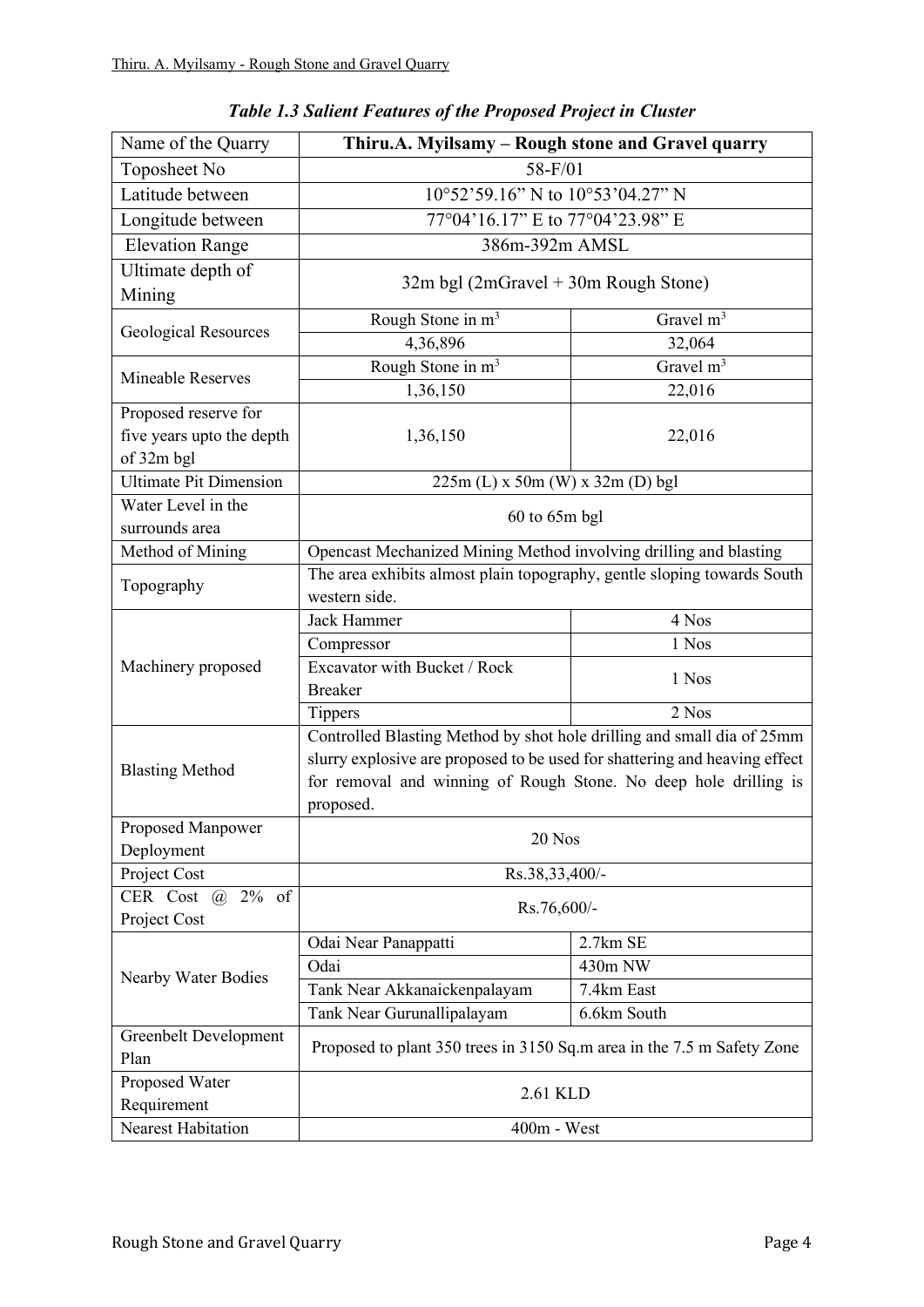## **1.4 STATUTORY DETAILS**

- ❖ The proponent applied for Rough Stone and Gravel Quarry Lease Dated: 19.06.2019
- ❖ Precise area Communication Letter was issued by the District Collector, Coimbatore **R.C.424/Mines/2019 Dated:27.02.2020.**
- ❖ The Mining Plan was prepared by Recognized Qualified Person and approved by Joint Director/Assistant Director(i/c), Dept of Geology and Mining, Coimbatore District, vide **Rc.No.424/Mines/2019, Dated: 20.03.2020**
- ❖ The proposed project falls under "B1" Category as per Order Dated: 04.09.2018 & 13.09.2018 passed by Hon'ble National Green tribunal, New Delhi in O.A. No. 173 of 2018 & O.A. No, 186 of 2016 and MoEF & CC Office Memorandum F. No. L-11011/175/2018-IA-II (M) Dated: 12.12.2018
- ❖ Proponent applied for ToR for Environmental Clearance videos online Proposal No. **SIA/TN/MIN/57115/2020 Dated: 30.09.2020.**
- ❖ SEIAA–TN office File No. **SEIAA – TN/F.NO. 7909/SEAC/TOR – 886/2020 dated: 16.03.2021.**

## **2. PROJECT DESCRIPTION**

 The Proposed Rough Stone and Gravel Quarry require prior Environmental Clearance. There are One proposed and two existing quarries forming a cluster; calculated as per MoEF & CC Notification S.O. 2269(E) Dated 1st July 2016 and the total extent of cluster is 5.38.0 ha.

 As the extent of cluster are more than 5 ha, the proposal falls under B1 Category as per the Order Dated: 04.09.2018 & 13.09.2018 passed by Hon'ble National Green Tribunal, New Delhi in O.A. No. 173 of 2018 & O.A. No, 186 of 2016 and MoEF & CC Office Memorandum F. No. L-11011/175/2018-IA-II (M) Dated: 12.12.2018, and requirement for EIA, EMP and Public Consultation for obtaining Environmental Clearance.

 It is a fresh quarry, the quarrying operation will be carried out by opencast mechanized method involving the splitting of rock mass of considerable volume from the parent rock mass by jackhammer drilling and blasting, hydraulic excavators are used for loading the Rough Stone from pithead to the needy crushers and rock breakers to avoid secondary blasting.

| Table 2.1 Accessibility details to the site |                                                   |  |  |
|---------------------------------------------|---------------------------------------------------|--|--|
|                                             | (NH-209) Coimbatore- Pollachi – 7km-West          |  |  |
| Nearest Roadway                             | (SH-163) Palladam - Cochin Frontier Road - 5km-NW |  |  |
| Nearest Village                             | Ponnakkani – 2.7km-East                           |  |  |
| <b>Nearest Town</b>                         | Sulur-15km-NE                                     |  |  |
|                                             | Chettipalayam-5km-NW                              |  |  |
| Nearest Railway                             | Coimbatore – Pollachi railway line- 3.8km-West    |  |  |
| Nearest Airport                             | Coimbatore-17km-NW                                |  |  |
| Seaport                                     | Cochin-130km-SW                                   |  |  |

## **2.1 SITE CONNECTIVITY TO THE CLUSTER QUARRIES**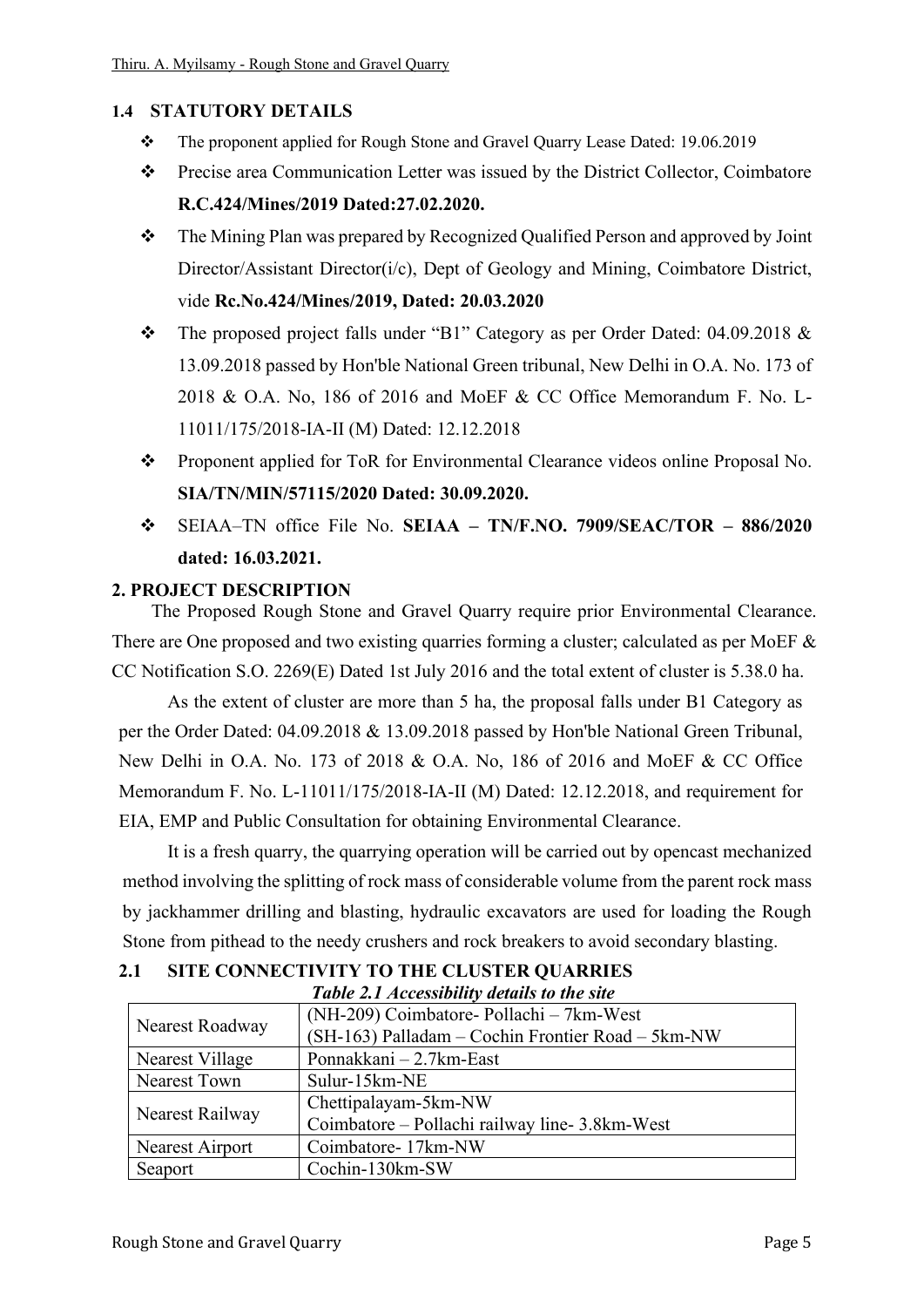## **2.2 LAND USE PATTERN OF THE CORE ZONE**

| <b>LAND USE PATTERN</b> |                           |                                             |  |
|-------------------------|---------------------------|---------------------------------------------|--|
| <b>Description</b>      | Present area in<br>(Hect) | Area at the end of life of quarry<br>(Hect) |  |
| Area under quarry       | Nil                       | 1.12.50                                     |  |
| Infrastructure          | N <sub>il</sub>           | 0.01.00                                     |  |
| Roads                   | N <sub>il</sub>           | 0.01.00                                     |  |
| Green Belt              | N <sub>il</sub>           | 0.31.5                                      |  |
| $Un - utilized area$    | 1.62.0                    | 0.06.0                                      |  |
| <b>Grand Total</b>      | 1.62.0                    | 1.62.0                                      |  |

#### *Table 2.3 Land Use Pattern of the Core zone*

Source: Approved mining plan

#### **2.3 OPERATIONAL DETAILS FOR PROPOSED PROJECT**

|                                                                  | <b>DETAILS</b>                                           |                                              |  |
|------------------------------------------------------------------|----------------------------------------------------------|----------------------------------------------|--|
| <b>PARTICULARS</b>                                               | Rough Stone in m <sup>3</sup><br>(5 Year Plan<br>period) | Gravel<br>in $m3$                            |  |
| Geological Resources in m <sup>3</sup>                           | 4,36,896                                                 | 32,064                                       |  |
| Mineable Reserves in m <sup>3</sup>                              | 1,36,150                                                 | 22,016                                       |  |
| Proposed production for five years plan<br>period as per the ToR | 1,36,150                                                 | 22,016                                       |  |
| Mining Plan Period                                               |                                                          | 5 Years                                      |  |
| Number of Working Days                                           |                                                          | 300 Days                                     |  |
| Production per day in m <sup>3</sup>                             | 91                                                       | 15                                           |  |
| No of Lorry loads $(6m^3$ per load)                              | 15                                                       | 3                                            |  |
| Total Depth of Mining                                            |                                                          | 32m(D)<br>$(2m$ Gravel + 30m Rough stone bgl |  |

*Table 2.4 Operational Details for the Proposed Project* 

Source: Approved Mining Plan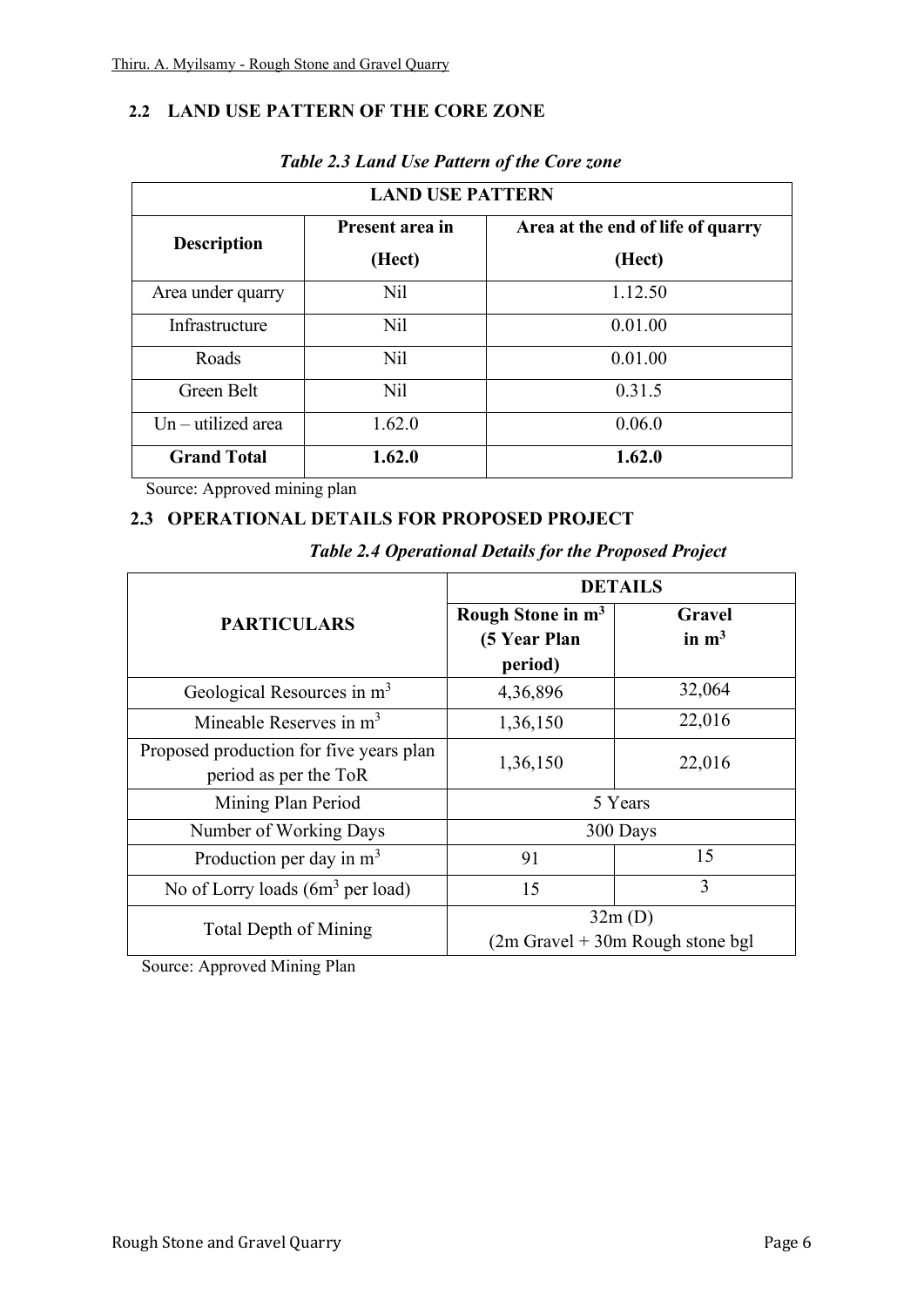

*Figure 1 Google image showing quarry lease boundary*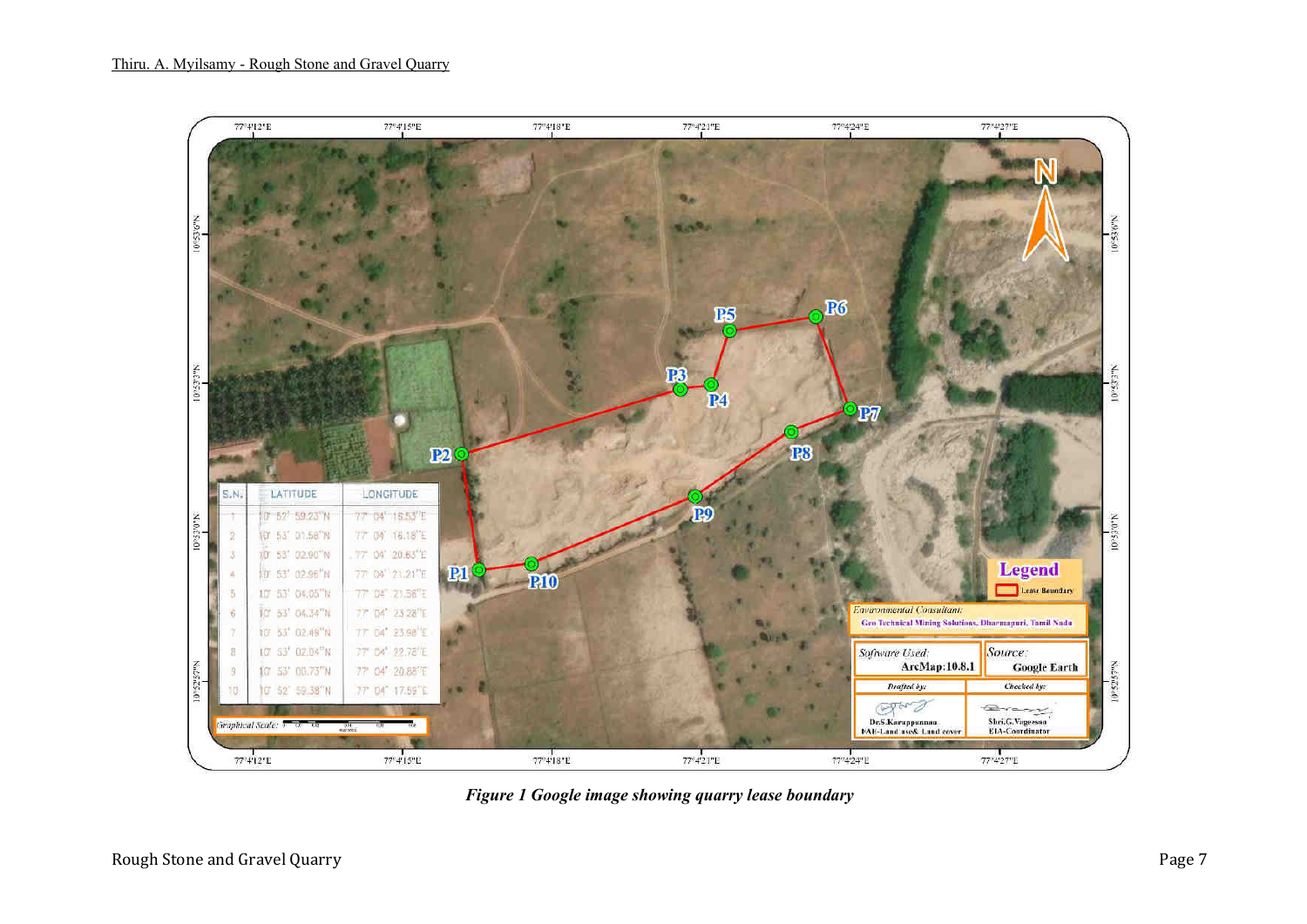

*Figure 2 Village map superimposed on the google earth image (500m radius)*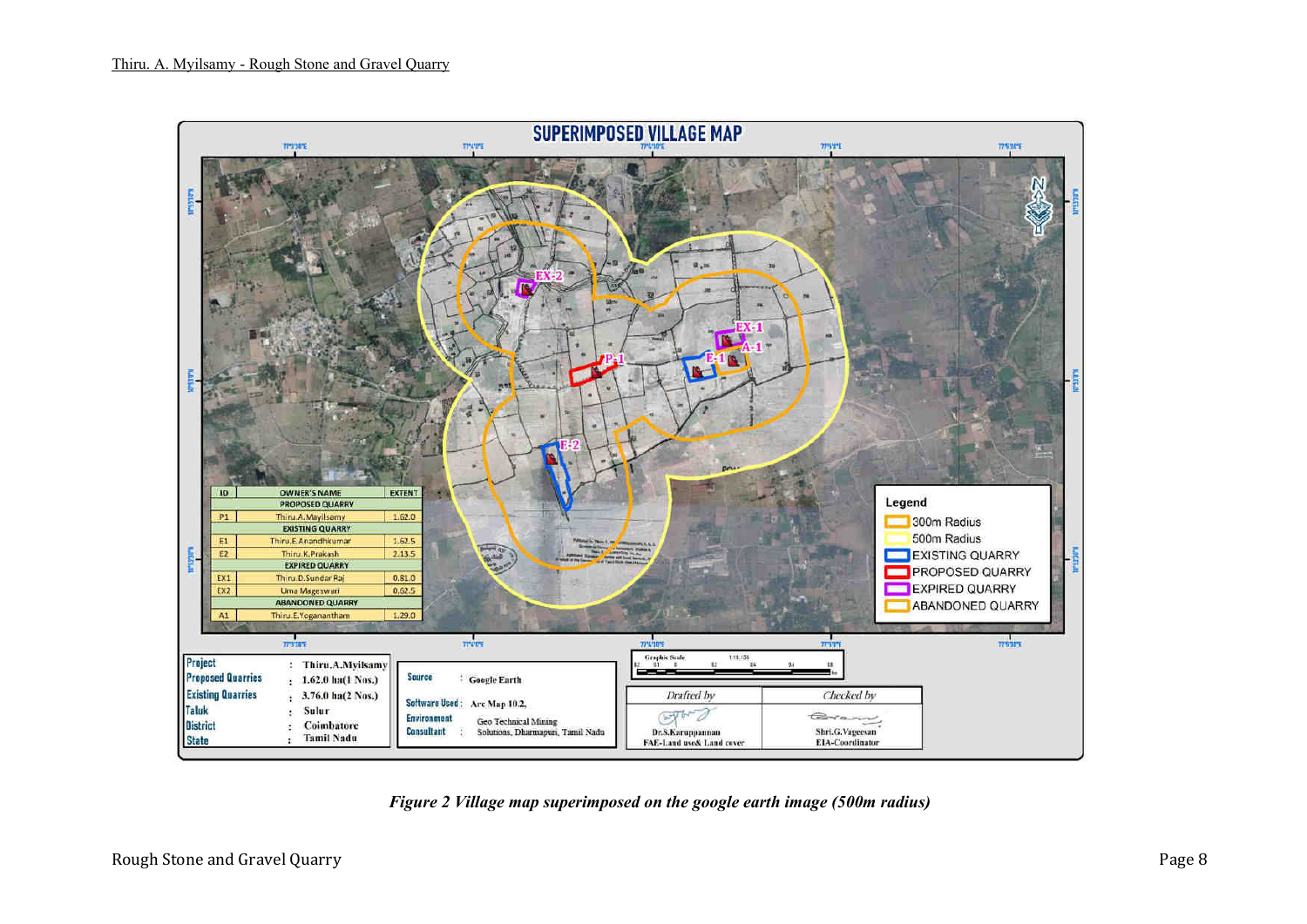

*Figure 3 Geo-referenced toposheet showing the proposed project site around 10km radius*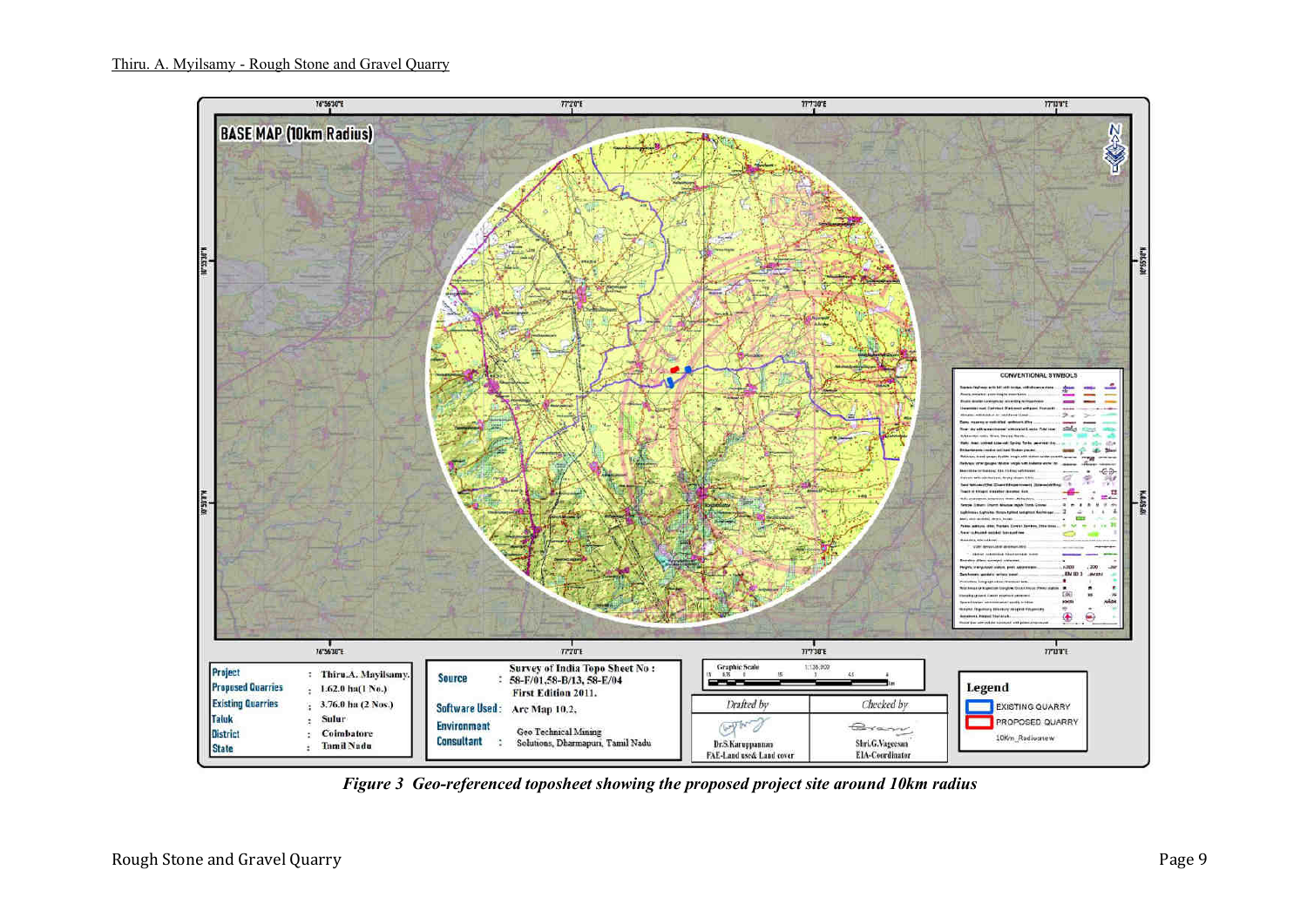

 *Figure 4 Quarry lease plan & surface plan for proposed project*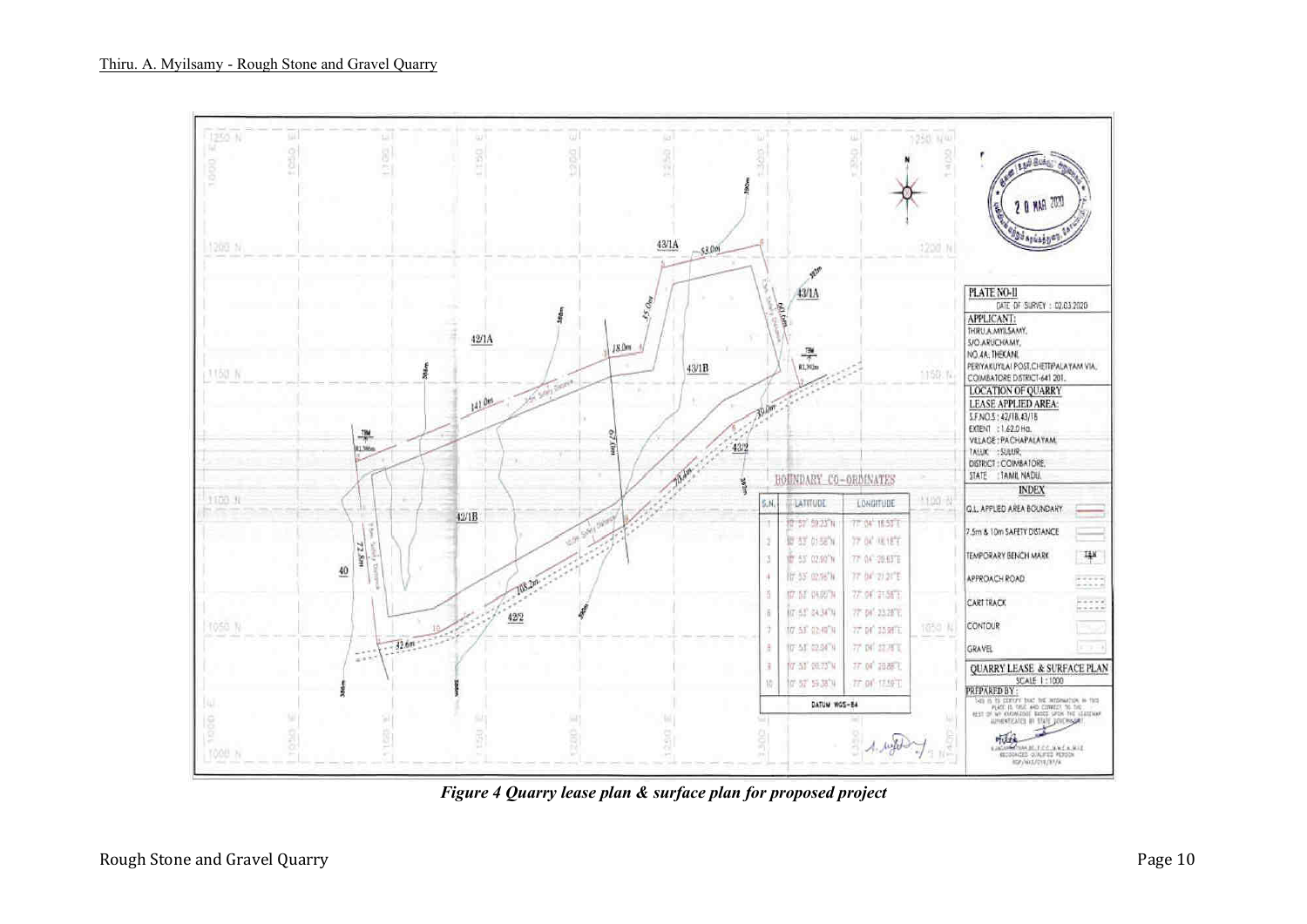#### **2.4 METHOD OF MINING**

Proposed Method of Mining is common for the proposed project. The method of mining is Opencast Mechanized Mining Method involving formation of 5.0-meter height benches with a bench width of not less than the bench height. However, as far as the quarrying of rough stone is concerned, observance of the provisions of Regulation 106 (2) (b) as above is seldom possible due to various inherent petrogenetic factors coupled with mining difficulties. Hence, it is proposed to obtain relaxation to the provisions of the above regulation from the Director of Mines Safety for which necessary provision is available with the Regulation 106 (2) (b) of MMR-1961, under Mine Act – 1952.

The rough stone is a batholith formation and the splitting of rock mass of considerable volume from the parent rock mass will be carried out by deploying jackhammer drilling and Slurry Explosives will be used for blasting. Hydraulic Excavators attached with rock breakers unit will be deployed for breaking large boulders to required fragmented sizes to avoid secondary blasting and hydraulic excavators attached with bucket unit will be deployed for loading the Rough Stone into the tippers and then the stone is transported from pithead to the nearby crushers.

#### **2.5 PROPOSED MACHINERY DEPLOYMENT**

| S.No. | <b>TYPE</b>                          |   |                | NOS SIZE/CAPACITY MOTIVE POWER |
|-------|--------------------------------------|---|----------------|--------------------------------|
|       | Jack hammers                         | 4 | $1.2m$ to $2m$ | Compressed air                 |
|       | Compressor                           |   | $400$ psi      | Diesel Drive                   |
|       | Excavator with Bucket / Rock Breaker |   | 300 HP         | Diesel Drive                   |
|       | Tipper / Dumpers                     |   | 20 Tonnes      | Diesel Drive                   |

*TABLE 2.4 Proposed Machinery Deployment* 

#### **2.6 CONCEPTUAL MINING PLAN/ FINAL MINE CLOSURE PLAN**

- ➢ At the end of life of mine, the excavated mine pit will act as artificial reservoir for collecting rain water and helps to meet out the demand or crises during drought season.
- $\triangleright$  After mine closure the greenbelt developed along the safety barrier and top benches and temporary water reservoir will enhance the ecosystem
- $\triangleright$  Mine Closure is a process of returning a disturbed site to its natural state or which prepares it for other productive uses that prevents or minimizes any adverse effects on the environment or threats to human health and safety.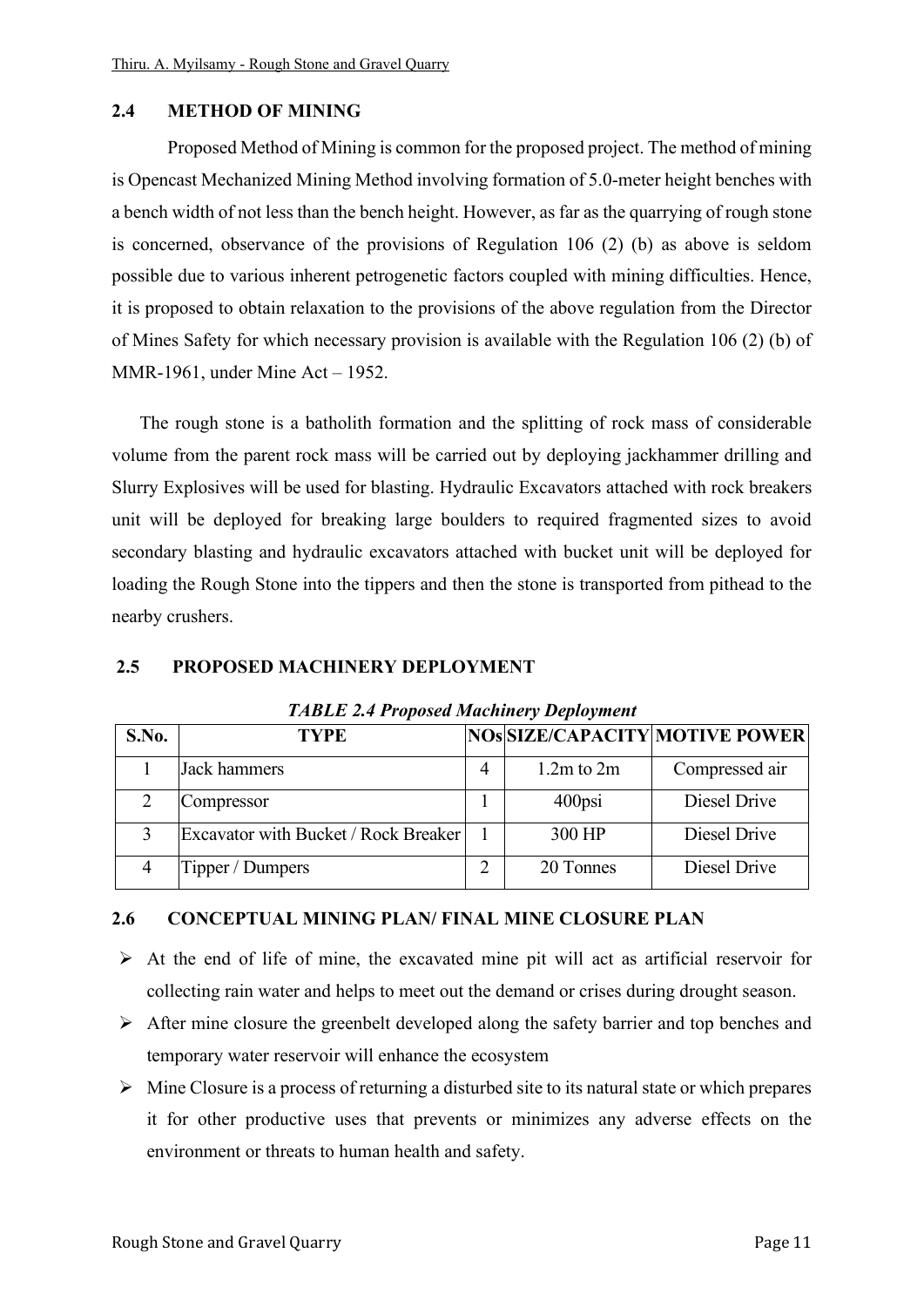$\triangleright$  The principle closure objectives are for rehabilitated mines to be physically safe to humans and animals, geo-technically stable, geo-chemically non-polluting/ non-contaminating, and capable of sustaining an agreed post-mining land use.

| Pit | Length (Max)<br>(m) | Width (Max)<br>m) | Depth (Max) |
|-----|---------------------|-------------------|-------------|
|     | າາເ<br>رے           | 50                | 32m bgl     |

*TABLE 2.6 Ultimate Pit Dimension* 

## **3.0 DESCRIPTION OF THE ENVIRONMENT**

Field monitoring studies to evaluate the base line status of the project site were carried out covering March 2021 – May 2021 as per CPCB guidelines. Environmental Monitoring data has been collected with reference to proposed mine by Omegaa Laboratories, ISO 9001: 2015, ISO 45001: 2018 Certified & MoEF Notified Laboratory

| Sl.No.         | <b>Attributes</b>       | <b>Parameters</b>                                                                     | <b>Source and Frequency</b>                                                                                               |
|----------------|-------------------------|---------------------------------------------------------------------------------------|---------------------------------------------------------------------------------------------------------------------------|
| $\mathbf{1}$   | Ambient Air<br>Quality  | PM <sub>10</sub> , PM <sub>2.5</sub> , SO <sub>2</sub> , NO <sub>2</sub>              | 24 hourly samples twice a<br>week for three months at 8<br>locations                                                      |
| $\overline{2}$ | Meteorology             | Wind speed and<br>direction, temperature,<br>relative humidity and<br>rainfall        | Near project site continuous<br>for three months with hourly<br>recording and from<br>secondary sources of IMD<br>station |
| 3              | Water quality           | Physical, Chemical and<br>Bacteriological<br>parameters                               | Grab samples were collected<br>at 5 ground water and 1<br>surface water locations once<br>during study period.            |
| $\overline{4}$ | Ecology                 | Existing terrestrial and<br>aquatic flora and fauna<br>within 10 km radius<br>circle. | primary survey and<br>secondary data                                                                                      |
| 5              | Noise levels            | Noise levels in $dB(A)$                                                               | At 8 locations data<br>monitored once for 24 hours<br>during EIA study.                                                   |
| 6              | Soil<br>Characteristics | Physical and Chemical<br>Parameters                                                   | Once at 6 locations during<br>study period                                                                                |
| 7              | Land use                | Existing land use for<br>different categories                                         | Based on Survey of India<br>topographical sheet and                                                                       |

*TABLE 3.1 ENVIRONMENT MONITORING ATTRIBUTES*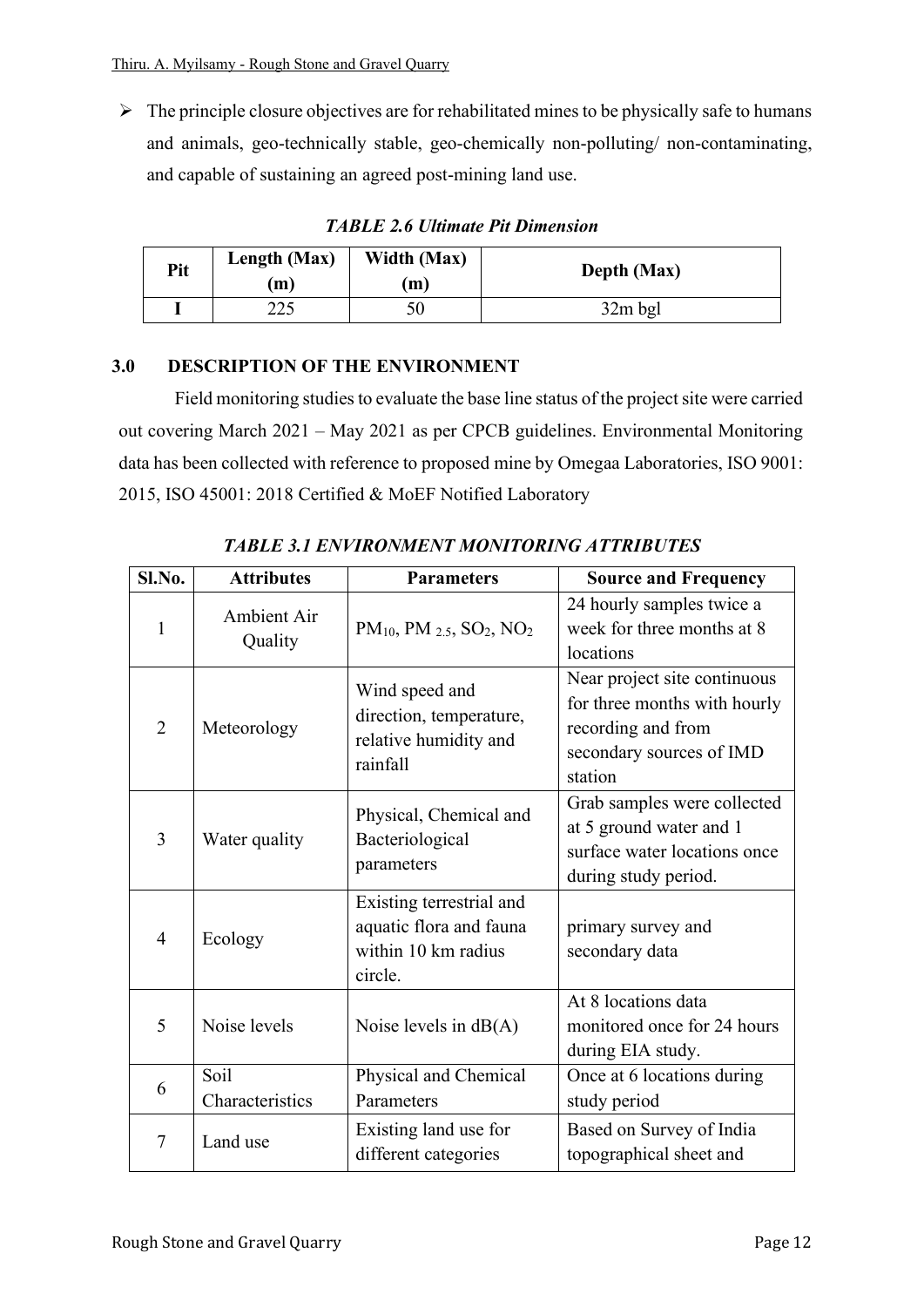|    |                                                    |                                                                                                                    | satellite imagery and primary<br>survey.                                                                |
|----|----------------------------------------------------|--------------------------------------------------------------------------------------------------------------------|---------------------------------------------------------------------------------------------------------|
| 8  | Socio-Economic<br>Aspects                          | Socio-economic and<br>demographic<br>characteristics, worker<br>characteristics                                    | Based on primary survey and<br>secondary sources data like<br>census of India 2011.                     |
| 9  | Hydrology                                          | Drainage pattern of the<br>area, nature of streams,<br>aquifer characteristics,<br>recharge and discharge<br>areas | Based on data collected from<br>secondary sources as well as<br>hydro-geology study report<br>prepared. |
| 10 | Risk assessment<br>and Disaster<br>Management Plan | Identify areas where<br>disaster can occur by fires<br>and explosions and release<br>of toxic substances           | Based on the findings of Risk<br>assessment done for the mining<br>associated activities                |

## **3.2 LAND ENVIRONMENT**

The guidelines issued by NNRMS, Bangalore & Level III classification with 1:50,000 scale for the preparation of land use mapping. Land use pattern of the area was studied through LISS III imagery of Bhuvan (ISRO). The 10 km radius map of study area was taken for analysis of Land use cover.

| S.No           | <b>CLASSIFICATION</b>        | <b>AREA HA</b> | AREA % |  |
|----------------|------------------------------|----------------|--------|--|
|                | <b>BUILTUP</b>               |                |        |  |
| 1              | <b>URBAN</b>                 | 792.44         | 2.31   |  |
|                | <b>RURAL</b>                 | 2946.66        | 8.60   |  |
| $\overline{2}$ | <b>MINING</b>                | 2296.15        | 6.70   |  |
|                | <b>AGRICULTURAL LAND</b>     |                |        |  |
| 3              | <b>CROP LAND</b>             | 10534.29       | 30.73  |  |
| $\overline{4}$ | AGRICULTURAL PLANTATION      | 5177.62        | 15.11  |  |
|                | <b>BARREN/WASTE LANDS</b>    |                |        |  |
| $\tau$         | <b>SCRUB LAND</b>            | 11919.97       | 34.78  |  |
|                | <b>WETLANDS/WATER BODIES</b> |                |        |  |
| 9              | <b>WATER BODIES</b>          | 608.87         | 1.78   |  |
|                | <b>Total</b>                 | 34213          | 100.00 |  |

*TABLE 3.2 Land Use / Land Cover Table 10 Km Radius*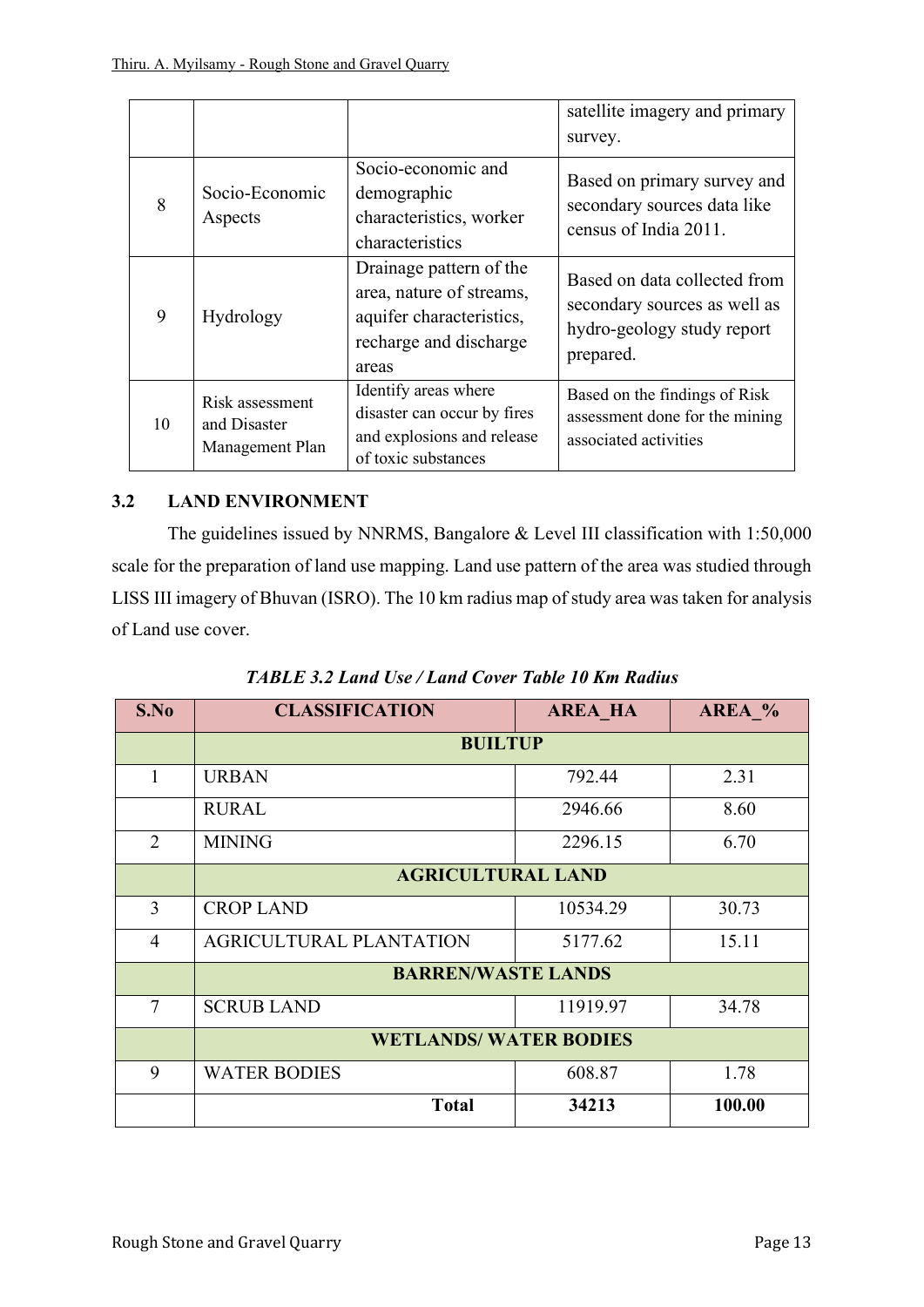#### **Interpretation**

From the above table (3.2), pie diagram (Fig.3.1), pie diagram and land use map it is inferred that the majority of the land in the study area is Agriculture land (includes crop land) 45.84% followed by Built-up Rural 17.61%, Water bodies 1.78% and Mining – 6.70%.

 The total mining area within the study area is 2296.15 ha i.e., 6.70 %. The cluster area of 5.38.0 ha contributes about 0.0023% of the total mining area within the study area. This small percentage of Mining Activities shall not have any significant impact on the environment.

The proposed project area is flat terrain covered with gravel formation of 2-4m thickness. Massive charnockite formation is found beneath the 2-4m gravel formation, which is clearly inferred from the nearby existing quarry pits.

#### **3.3 SOIL ENVIRONMENT**

#### **Interpretation & Conclusion**

#### **Physical Characteristics**

The physical properties of the soil samples were examined for texture, bulk density, porosity and water holding capacity. The soil texture found in the study area is Clay Loam Soil and Bulk Density of Soils in the study area varied between 0.91-1.3 g/cc. The Water Holding Capacity of the soil in the study area varied between 40.1-49.1%.

#### **Chemical Characteristics**

- The nature of soil is slightly alkaline to strongly alkaline with pH range 7.21 to 8.37
- The available Calcium (Ca) content range between 168.7 to 193.8 kg/ha
- The available Magnesium (Mg) content range between 27.1to 30.4 kg/ha
- The available Sodium (Na) content range between 101 to 130 kg/ha
- The available Potassium (K) content range between 21.9 to 27.2mg/kg
- The available Chlorides content range between 158 to 192 mg/kg

 Wilting co efficient in significant level would mean that the soil would support the vegetation. The soil properties in the buffer zone reveal that the soil can sustain vegetation. If amended suitability the core area can also withstand plantation.

#### **3.4 WATER ENVIRONMENT**

The water resources, both surface and groundwater play a significant role in the development of the area. The purpose of this study is to assess the water quality characteristics for critical parameters and evaluate the impacts on agricultural productivity, domestic community usage, recreational resources and aesthetics in the vicinity. The water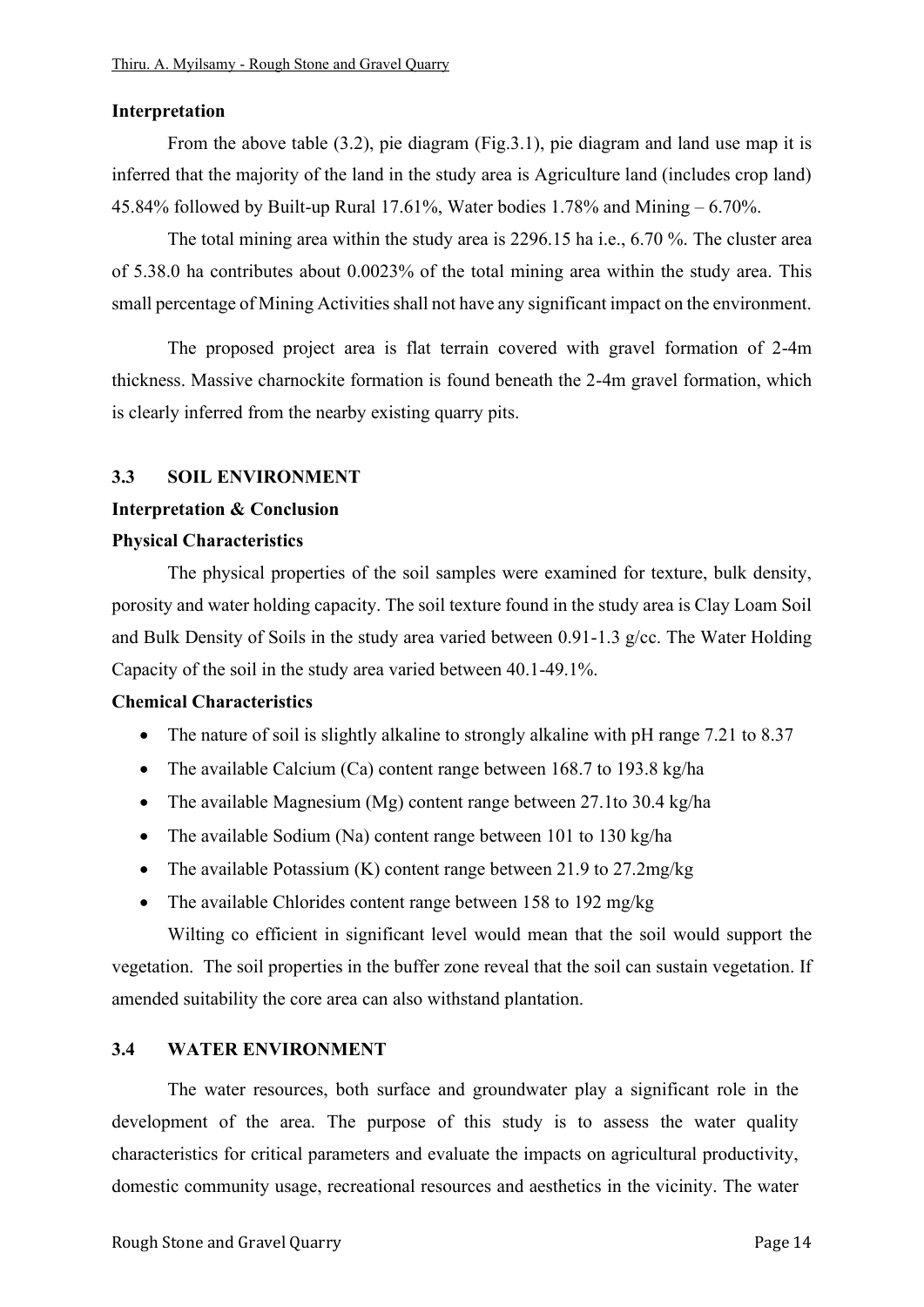samples were collected and transported as per the norms in pre-treated sampling cans to laboratory for analysis.

 Gurunallipalayam Tank is the major surface water body in the study area and the rainfall over the area is moderate, the rainwater storage in open wells and trenches are in practice over the area and the stored water acts as source of drinking water for few months after rainy season.

#### **Interpretation& Conclusion**

#### **Surface Water**

The pH value of the water is 7.84 and turbidity is 8.10 found within the standards (Optimal pH range for sustainable aquatic life is 6.5 to 8.5 pH). Total Dissolved Solid 462 mg/l, the TDS mainly composed of carbonates, bicarbonates, Chlorides, phosphates and nitrates of calcium, magnesium, sodium and other organic matter. Chloride content is 170 mg/l. sulphates is 14 mg/l. Total hardness 115 mg/l.

#### **Ground Water**

The pH of the water samples collected ranged from 6.71 to 8.08 and within the acceptable limit of 6.5 to 8.5. pH, Sulphates and Chlorides of water samples from all the sources are within the limits as per the Standard. On Turbidity, the water samples meet the requirement. The Total Dissolved Solids were found in the range of 312 - 552 mg/l in all samples. The Total hardness varied between 86– 172 mg/l for all samples. On Microbiological parameters, the water samples from all the locations meet the requirement. The parameters thus analysed were compared with IS 10500:2012 and are well within the prescribed limits

#### **3.5 AIR ENVIRONMENT**

The existing ambient air quality of the area is important for evaluating the impact of mining activities on the ambient air quality. The baseline studies on air environment include identification of specific air pollution parameters and their existing levels in ambient air. The ambient air quality with respect to the study zone of 10 km radius around the proposed quarry forms the baseline information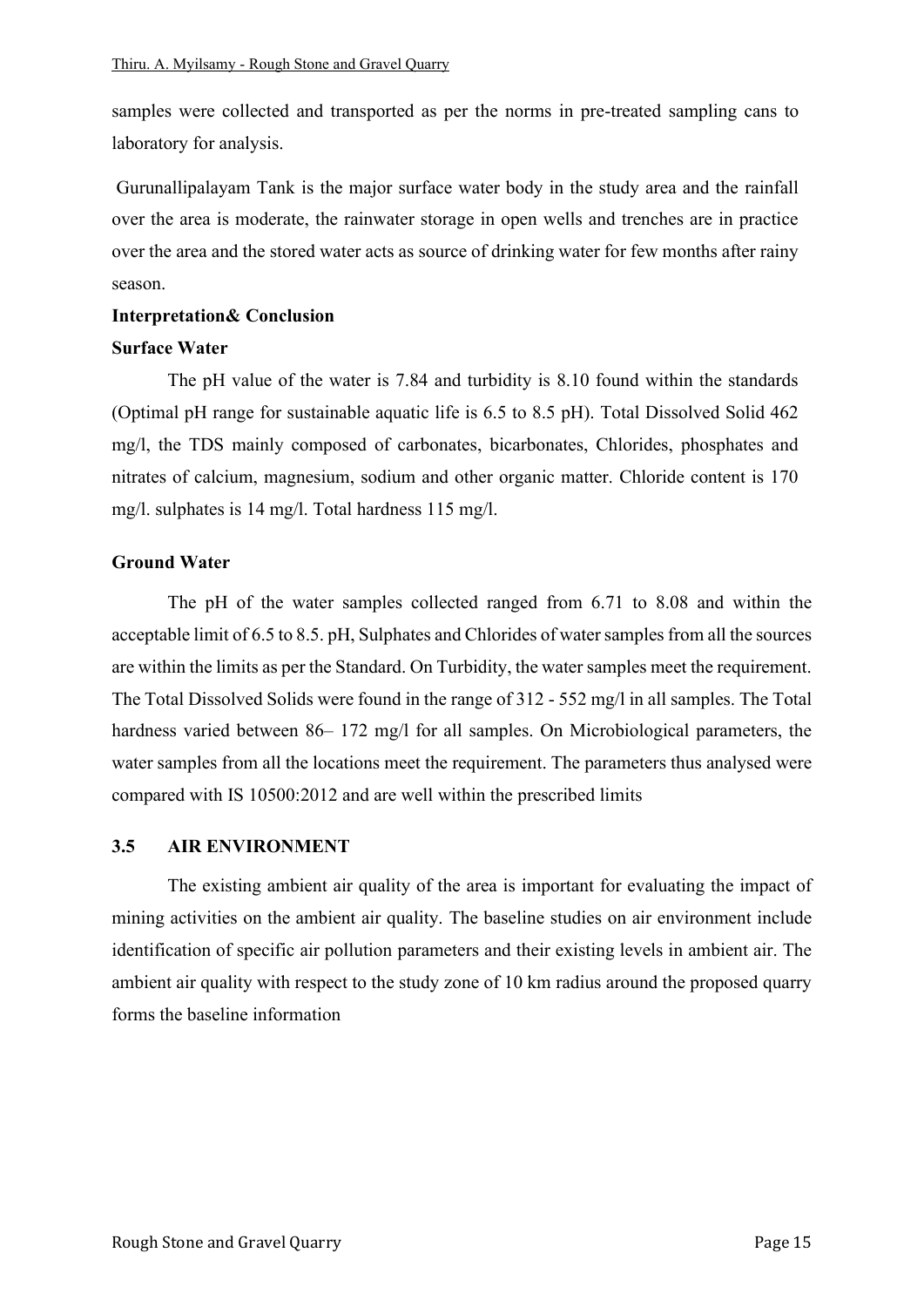

#### *Figure 5.0 onsite windrose diagram*

## **3.6 SUMMARY OF AMBIENT AIR QUALITY**

The results of ambient air quality monitoring for the period (March 2021 – May 2021) are presented in the report. Data has been complied for three months.

#### **Interpretations & Conclusion**

As per the monitoring data,  $PM_{10}$  ranges from  $36.9 \mu g/m^3$  to  $46.6 \mu g/m^3$ ;  $PM_{2.5}$  from 15.9  $\mu$ g/m<sup>3</sup> to 23.6 $\mu$ g/m<sup>3</sup>; SO<sub>2</sub> from 4.1 $\mu$ g/m<sup>3</sup> to 9.9  $\mu$ g/m<sup>3</sup>; NO<sub>2</sub> from 14.5  $\mu$ g/m<sup>3</sup> to 21.3  $\mu$ g/m<sup>3</sup>. The concentration levels of the pollutants fall within the acceptable limits of NAAQS prescribed by CPCB.

#### **3.7 NOISE ENVIRONMENT**

Ambient noise levels were measured at 8 (Eight) locations around the proposed project area. Noise levels recorded in core zone during day time were from 41.1 to 45.1 dB (A) Leq and during night time were from 37.5 to 38.0 dB (A) Leq. Noise levels recorded in buffer zone during day time were from 41.8 to 45.8 dB (A) Leq and during night time were from 37.0 to 39.2 dB (A) Leq. Thus, the noise level for Industrial and Residential area meets the requirements of CPCB.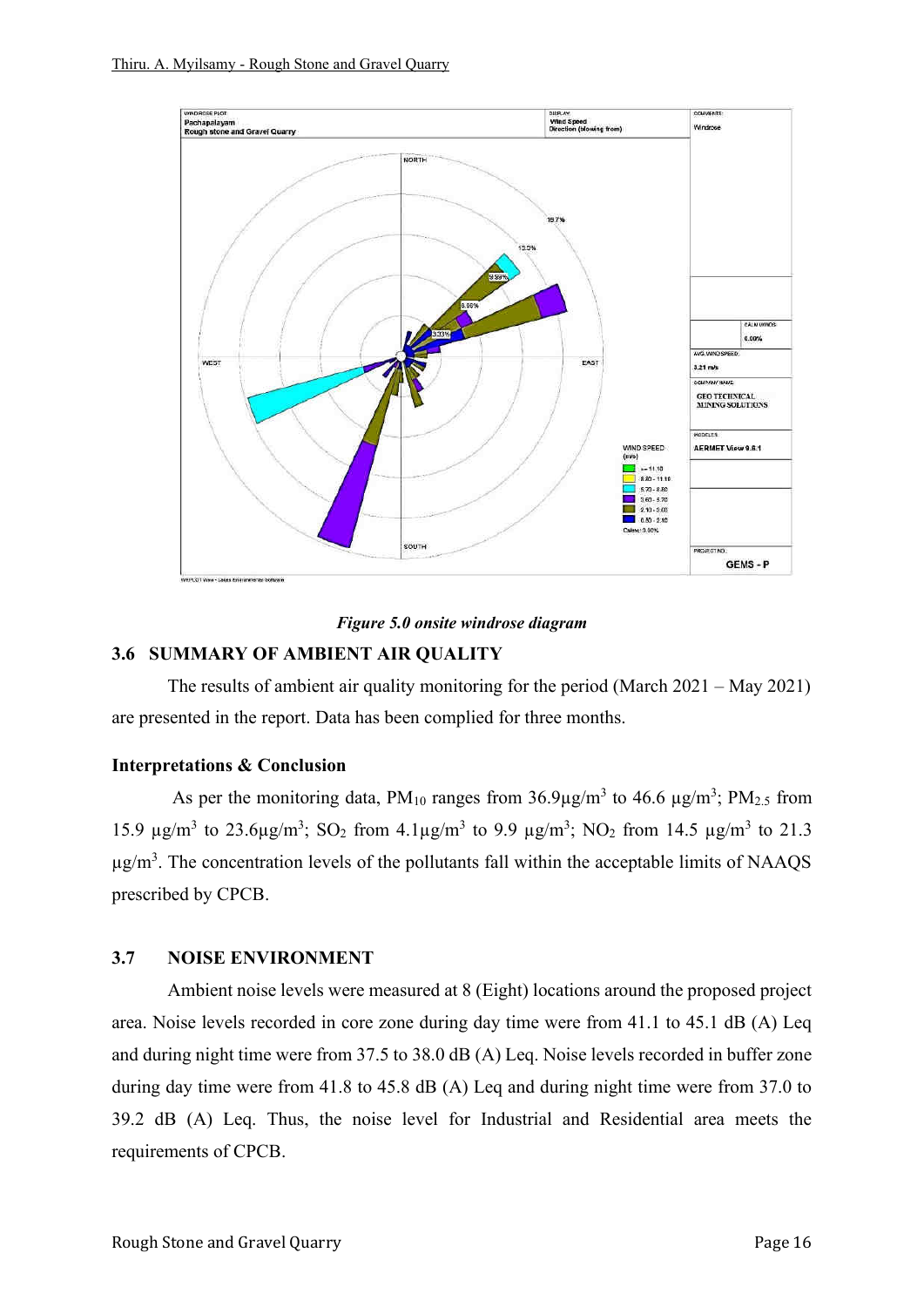#### **3.8 ECOLOGICAL ENVIRONMENT**

There is no Forest land, National Parks, Eco sensitive areas, Wild life sanctuaries within the radius of 10 km. An ecological survey of the study area was conducted particularly with reference to the listing of species and assessment of the existing baseline ecological (terrestrial) condition in the study area.

There is no schedule I species of animals observed within study area as per Wildlife Protection Act 1972 as well as no species is in vulnerable, endangered or threatened category as per IUCN. There is no endangered red list species found in the study area. Hence this small operation over short period of time will not have any significant impact on the surrounding flora and fauna.

## **3.9 SOCIO ECONOMIC ENVIRONMENT**

Socio-economic study is an essential part of environmental study. It includes demographic structure of the area, provision of basic amenities viz., housing, education, health and medical services, occupation, water supply, sanitation, communication, transportation, prevailing diseases pattern as well as features like temples, historical monuments etc., at the baseline level. This will help in visualizing and predicting the possible impact depending upon the nature and magnitude of the project.

The socio-economic study of surveyed villages gives a clear picture of its population, average household size, literacy rate and sex ratio etc. It is also found that a part of population is suffering from lack of permanent job to run their day-to-day life. Their expectation is to earn some income for their sustainability on a long-term basis.

The proposed project will aim to provide preferential 20 persons to the local people there by improving the indirect employment opportunity in the area were around 30 persons in turn the social standards will improve.

#### **4. ANTICIPATED ENVIRONMENTAL IMPACTS AND MITIGATION MEASURES**

In order to maintain the environmental commensuration with the mining operation, it is essential to undertake studies on the existing environmental scenario and assess the impact on different environmental components. This would help in formulating suitable management plans sustainable resource extraction.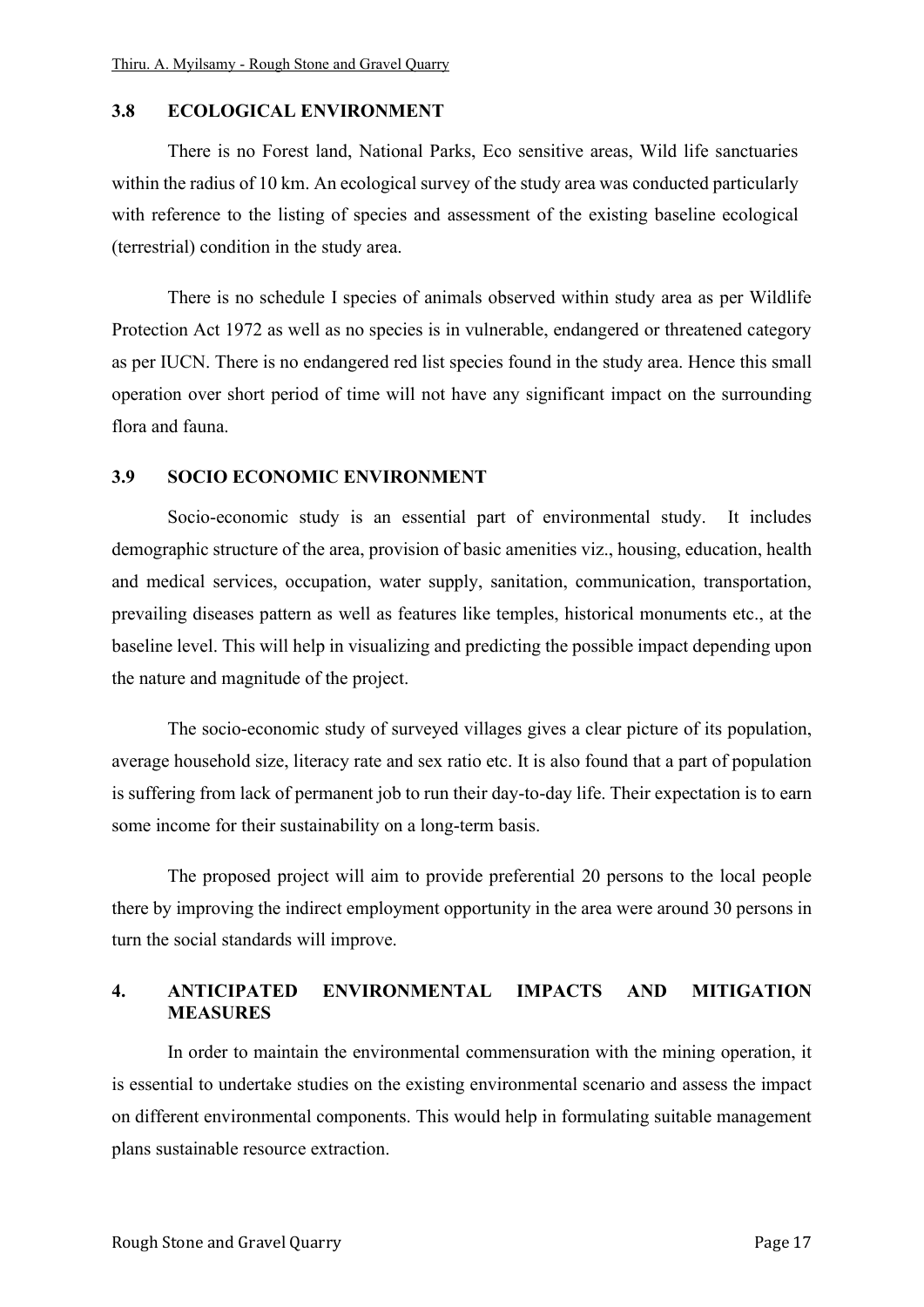#### **4.1 LAND ENVIRONMENT**

#### **ANTICIPATED IMPACT**

The main anticipated impact on the Land Environment due to quarrying operation is change in landscape, change in land use pattern. The total extent of the cluster quarries is **5.38.0 ha** including existing and proposed quarries in patta land. The ultimate depth of the quarrying is 32m below the ground level and will not intersect the ground water table. The project is site specific.

#### **MITIGATION MEASURES**

The mining activity will be gradual confined in blocks and excavation will be undertaken progressively along with other mitigative measures like phase wise development of greenbelt etc.

- Construction of garland drains all around the quarry pits and construction of check dam at strategic location in lower elevations to prevent erosion due to surface runoff during rainfall and also to collect the storm water for various uses within the proposed area
- Green belt development along the boundary within safety zone. The small quantity of water stored in the mined-out pit will be used for greenbelt
- Thick plantation will be carried out on unutilized area, top benches of mined out pits, on safety barrier, etc.,
- At conceptual stage, the land use pattern of the quarry will be changed into Greenbelt area and temporary reservoir
- In terms of aesthetics, natural vegetation surrounding the quarry will be retained (such as in a buffer area i.e., 7.5 m safety barrier and other safety provided) so as to help minimise dust emissions.
- Proper fencing will be carried out at the conceptual stage, Security will be posted round the clock, to prevent inherent entry of the public and cattle

#### **4.2 SOIL ENVIRONMENT**

#### **IMPACT ON SOIL ENVIRONMENT**

The proposed project area is covered by a top soil of 1m thickness. The top soil will be removed during mining operartions and preserved all along the boundary barrier to facilitate the greenbelt development which will inturn reduce the removal of the soil by eroding agencies.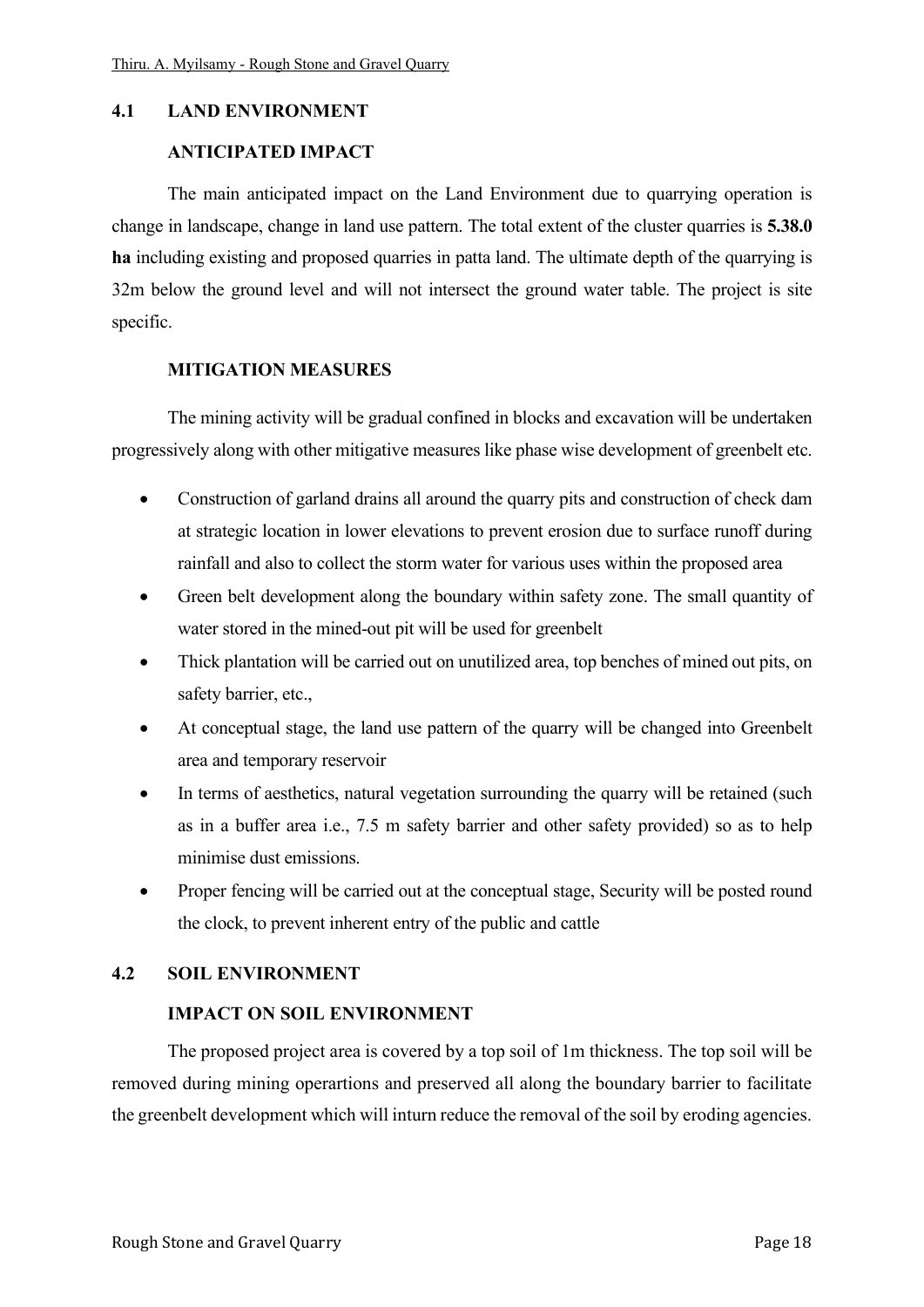#### **MITIGATION MEASURES FOR SOIL CONSERVATION**

- Run-off diversion Garland drains will be constructed all around the project boundary to prevent surface flows from entering the quarry works areas. And will be discharged into vegetated natural drainage lines, or as distributed flow across an area stabilised against erosion.
- Sedimentation ponds Run-off from working areas will be routed towards sedimentation ponds. These trap sediment and reduce suspended sediment loads before runoff is discharged from the quarry site. Sedimentation ponds should be designed based on runoff, retention times, and soil characteristics. There may be a need to provide a series of sedimentation ponds to achieve the desired outcome.
- $\blacksquare$  Retain vegetation Retain existing or re-plant the vegetation at the site wherever possible.
- Monitoring and maintenance Weekly monitoring and daily maintenance of erosion control systems so that they perform as specified specially during rainy season.

#### **4.3 WATER ENVIRONMENT**

#### **ANTICIPATED IMPACT**

The impact due to quarrying on the water quality is expected to be insignificant because of no use of chemicals or hazardous substances during quarrying process. The quarrying activity will not intersect ground water table as quarrying is proposed in the cluster quarries is 32m and water table is found at a depth of 60in rainy season and 65m BGL in summer season which is observed from the existing nearby bore wells.

 The quarrying operation will be carried out well above the water table. There is no intersection of surface water bodies (Streams, Canal, Odai etc.,) in the project area. During rainy season rain water will be collected in the quarry pit and later used for greenbelt development and for the water sprinkling in the haul roads. There is no proposal for discharging of quarry pit water outside the project area.

#### **MITIGATION MEASURES**

The following mitigation measures are suggested for water management

The quarrying operation will be carried out well above the water table. There is no intersection of surface water bodies (Streams, Canal, Odai etc.,) in the proposed project areas. During rainy season rain water will be collected in the quarry pit and later used for greenbelt development and for the water sprinkling in the haul roads. There is no proposal for discharging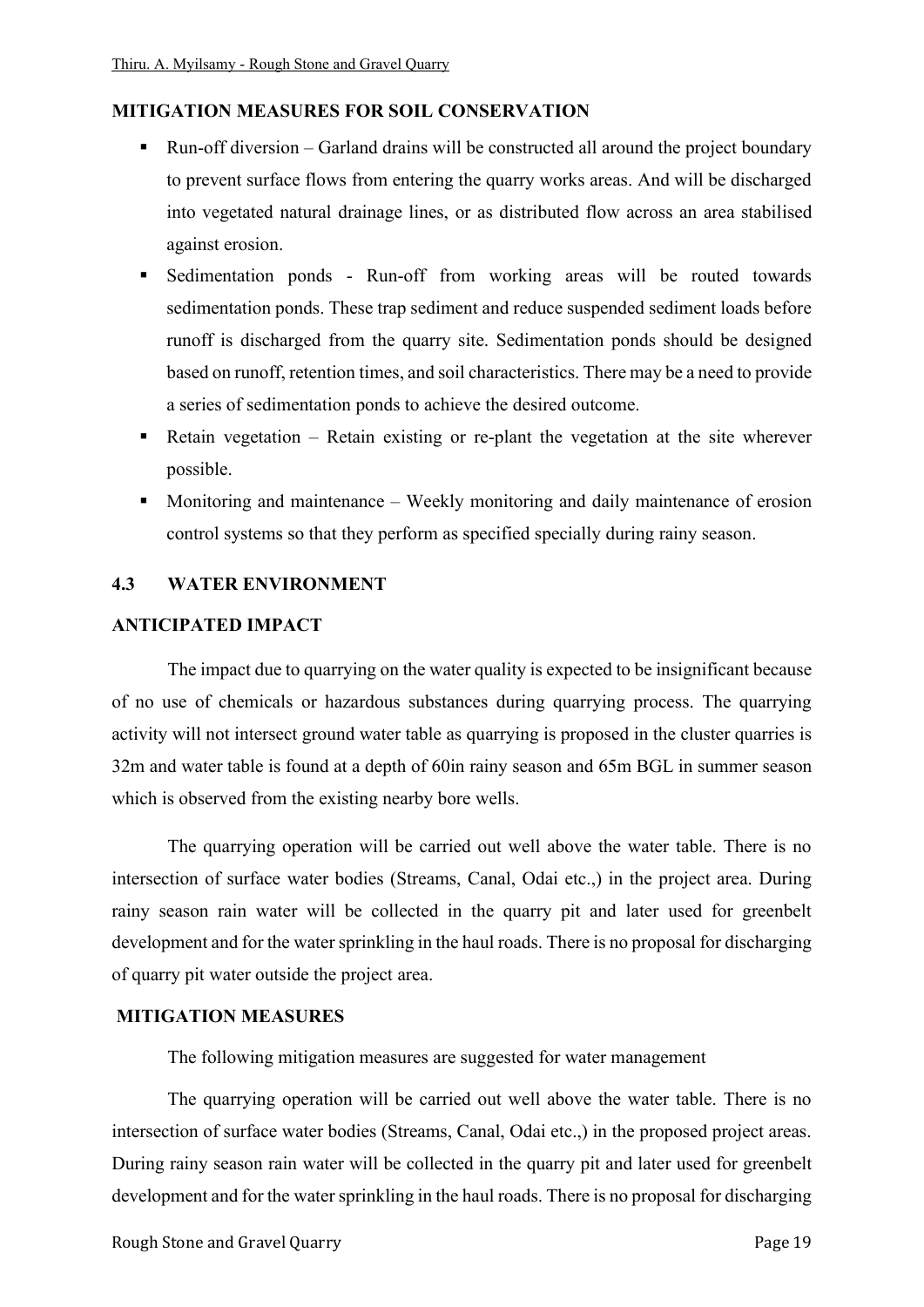of quarry pit water outside the project areas. There is no proposal rough stone processing or workshop within the project area thus there is no effluent anticipated in the mines.

- With respect to Turbidity, Total Iron and Silica, Pre-treatment methods like settling or filtration, Water Softening (Ion Exchange) shall be adopted to make it fit for drinking purposes. But it can be used for other domestic purposes
- Rainwater will be collected in sump in the mining pit and will be allowed to store and pumped out to surface setting tank of 15 m x 10m x 3m to remove suspended solids if any. This collected water will be judiciously used for dust suppression onwards and such sites where dust likely to be generated and for developing green belt. The proponent will collect and judicially utilize the rainwater as part of rainwater harvesting
- Construction of garland drains to divert surface run-off into the quarrying area
- Periodic analysis of quarry pit water and ground water quality in nearby villages
- Domestic sewage from site office & urinals/latrines provided in ML is discharged in septic tank followed by soak pits
- Wastewater discharge from mine will be treated in settling tanks before using for dust suppression and tree plantation purposes
- De-silting will be carried out before and immediately after the monsoon season
- Regular monitoring and analysing the quality of water in open well, bore wells and surface water

## **4.4 AIR ENVIRONMENT**

The air borne particulate matter is the main air pollutant in this opencast mining. The mining operation will be carried out by jackhammer drilling (32mm dia) and hydraulic excavators will be utilized for excavation of rough stone

## **ANTICIPATED IMPACT**

The air borne particulate matter generated by quarrying operation and transportation. The emissions of Sulphur dioxide  $(SO<sub>2</sub>)$ , Oxides of Nitrogen  $(NO<sub>2</sub>)$  due to excavation/loading equipment and vehicles plying on haul roads are marginal. Loading - unloading and transportation of rough stone and overburden, wind erosion of the exposed area and movement of light vehicles will be the main polluting source in the mining activities releasing Particulate Matter (PM10) affecting Ambient Air of the area on air environment and net increase in emissions by Open pit source modelling in AERMOD Software.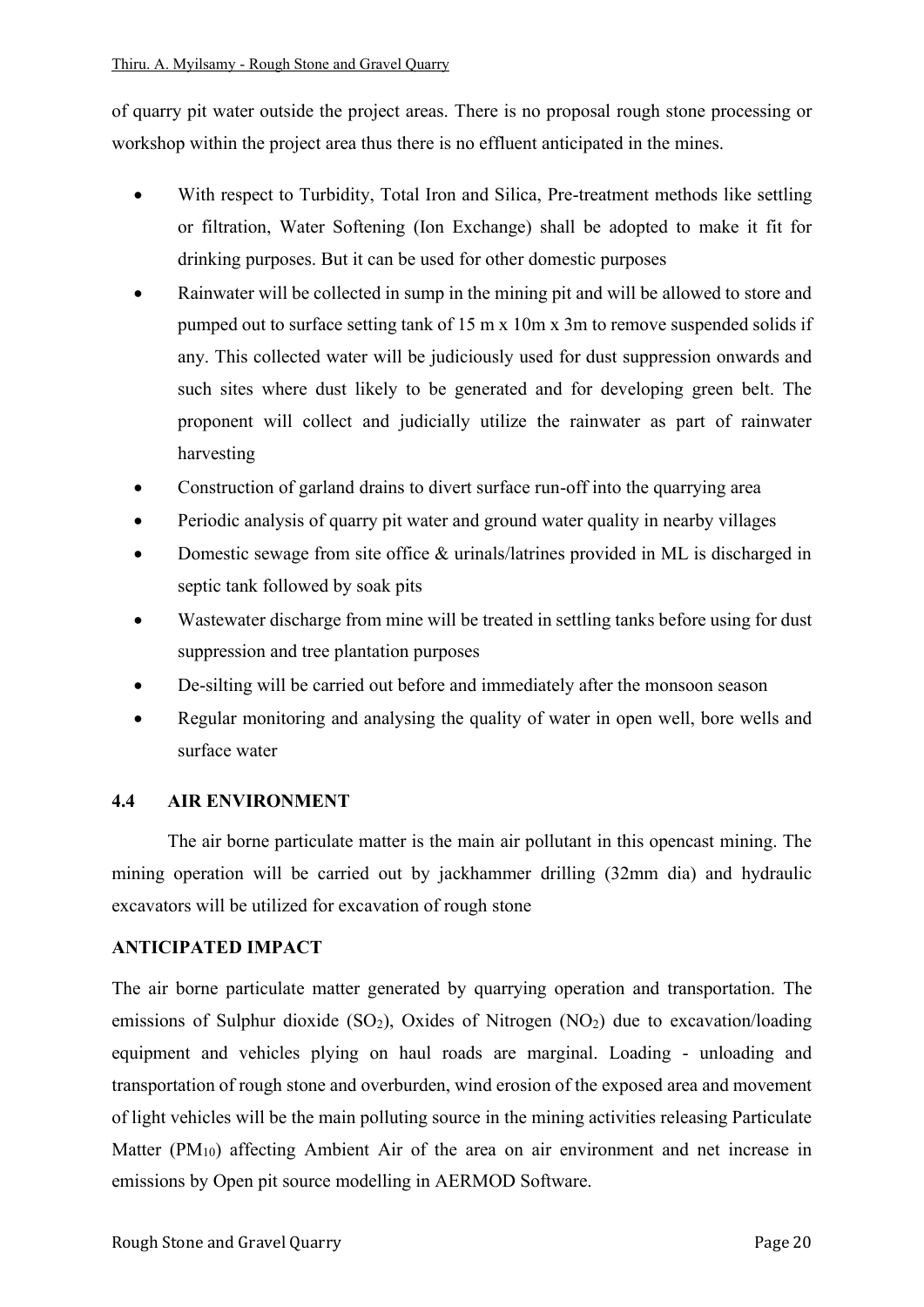Anticipated incremental concentration due to this quarrying activity and net increase in emissions due to quarrying activities within 500 meters around the project area is predicted by Open Pit Source modelling using AERMOD Software.

## **MITIGATION MEASURES**

**Drilling** – To control dust at source, wet drilling will be practiced. Where there is a scarcity of water, suitably designed dust extractor will be provided for dry drilling along with dust hood at the mouth of the drill-hole collar.

#### **Advantages of Wet Drilling**

- ❖ In this system dust gets suppressed close to its formation. Dust suppression become very effective and the work environment will be improved from the point of occupational comfort and health.
- $\bullet$  Due to dust free atmosphere, the life of engine, compressor etc., will be increased.
- ❖ The life of drill bit will be increased.
- ❖ The rate of penetration of drill will be increased.
- ❖ Due to the dust free atmosphere visibility will be improved resulting in safer working conditions.

#### **Blasting**

- ❖ Establish time of blasting to suit the local conditions and water sprinkling on blasting time to be confirmed.
- ❖ Avoid blasting i.e., when temperature inversion is likely to occur and strong wind blows towards residential areas
- ❖ Controlled blasting includes adoption of suitable explosive charge and short delay detonators, adequate stemming of holes at collar zone and restricting blasting to a particular time of the day i.e. at the time lunch hours, controlled charge per hole as well as charge per round of hole
- ❖ Before loading of material water will be sprayed on blasted material
- ❖ Dust mask will be provided to the workers and their use will be strictly monitored

## **Haul Road & Transportation**

- ❖ Water will be sprinkled on haul roads twice a day to avoid dust generation during transportation
- ❖ Transportation of material will be carried out during day time and material will be covered with tarpaulin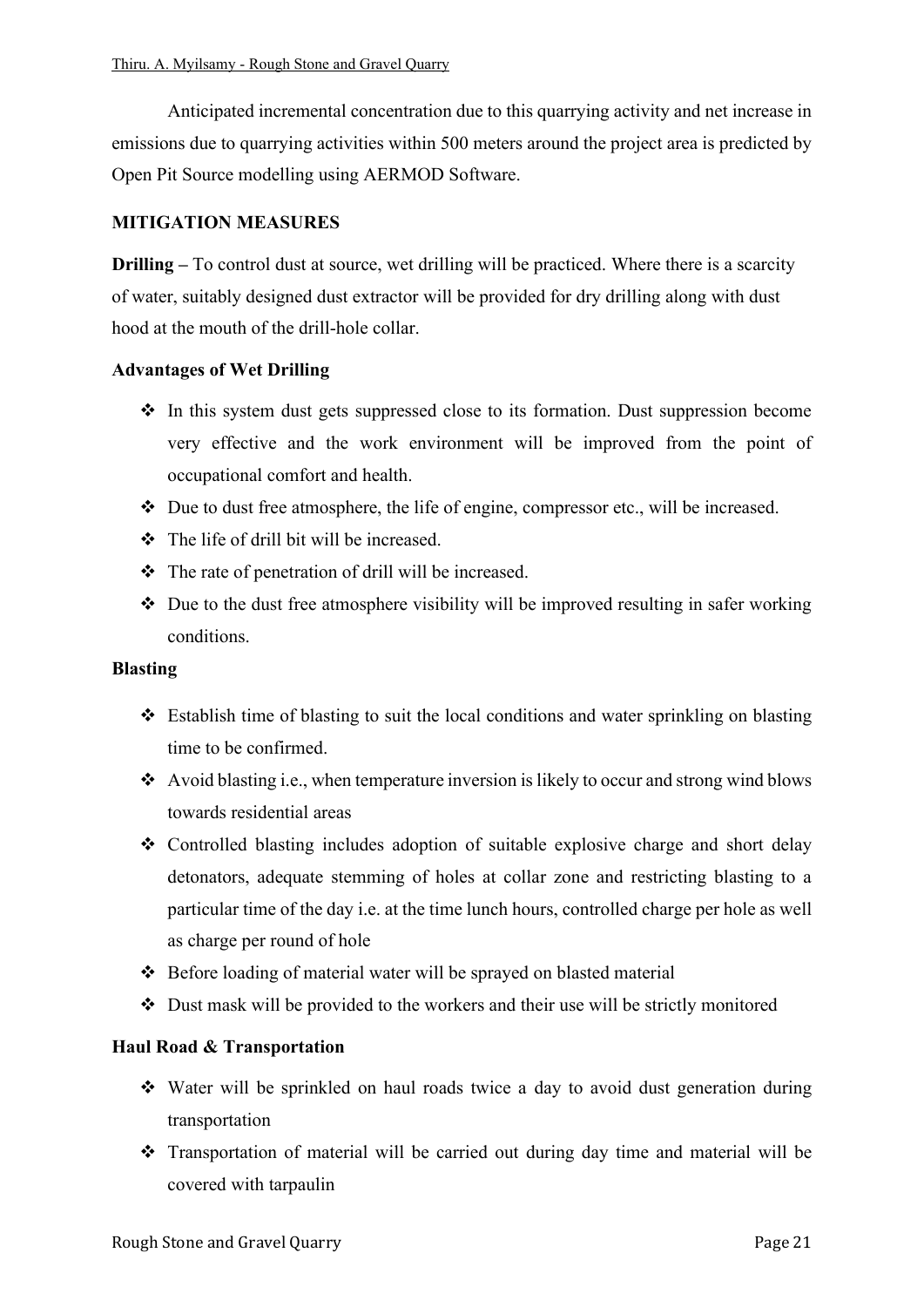- $\triangle$  The speed of tippers plying on the haul road will be limited below 20 km/hr to avoid generation of dust.
- ❖ Main source of gaseous pollution will be from vehicle used for transportation of mineral; therefore, weekly maintenance of machines improves combustion process & makes reduction in the pollution.
- ❖ The un-metalled haul roads will be compacted weekly before being put into use.
- ❖ Over loading of tippers will be avoided to prevent spillage.
- ❖ It will be ensured that all transportation vehicles carry a valid PUC certificate
- ❖ Grading of haul roads and service roads to clear accumulation of loose materials

#### **Green Belt**

- ❖ Planting of trees all along main mine haul roads and regular grading of haul roads will be practiced to prevent the generation of dust due to movement of tippers
- ❖ Green belt of adequate width will be developed around the project areas

#### **Occupational Health**

- ❖ Dust mask will be provided to the workers and their use will be strictly monitored
- ❖ Annual medical check-ups, trainings and campaigns will be arranged to ensure awareness about importance of wearing dust masks among all mine workers & tipper drivers
- ❖ Ambient Air Quality Monitoring will be conducted six month once to assess effectiveness of mitigation measures proposed.

## **4.5 NOISE ENVIRONMENT**

#### **ANTICIPATED IMPACT**

Noise pollution poses a major health risk to the mine workers. Following are the sources of noise in the existing open cast mine project are being observed such as Drilling, & Blasting, Loading and during movement of vehicles.

## **MITIGATION MEASURES**

- Usage of sharp drill bits while drilling which will help in reducing noise;
- Secondary blasting will be totally avoided and hydraulic rock breaker will be used for breaking boulders;
- Controlled blasting with proper spacing, burden, stemming and optimum charge/delay will be maintained;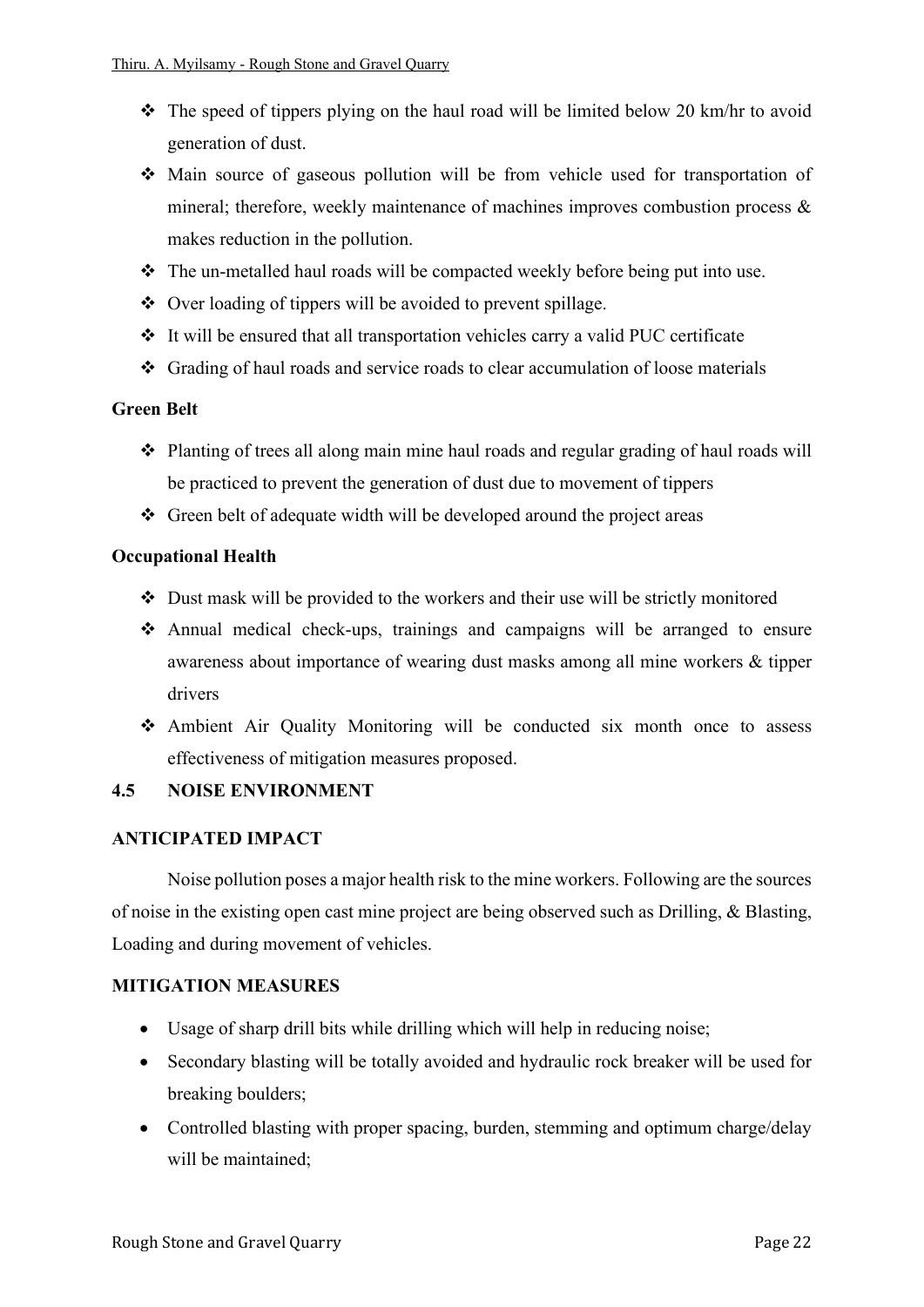- The blasting will be carried out during favourable atmospheric condition and less human activity timings by using nonelectrical initiation system;
- Proper maintenance, oiling and greasing of machines will be done every week to reduce generation of noise;
- Provision of sound insulated chambers for the workers working on machines (HEMM) producing higher levels of noise;
- Silencers / mufflers will be installed in all machineries;
- Green Belt/Plantation will be developed around the project area and along the haul roads. The plantation minimizes propagation of noise.
- Personal Protective Equipment (PPE) like ear muffs/ear plugs will be provided to the operators of HEMM and persons working near HEMM and their use will be ensured though training and awareness.
- Regular medical check–up and proper training to personnel to create awareness about adverse noise level effects.

## **4.5 BIOLOGICAL ENVIRONMENT**

## **ANTICIPATED IMPACT**

- None of the plants will be cut during operational phase of the mine.
- There shall be negligible air emissions or effluents from the project site. During loading the truck, dust generation will be likely. This shall be a temporary effect and not anticipated to affect the surrounding vegetation significantly.
- Most of the land in the buffer area is undulating terrain with crop lands, grass patches and small shrubs. Hence, there will be no effect on flora of the region.
- Wild life is not commonly found in the cluster area and its immediate environs because of lack of vegetal cover and surface water. Except few domestic animals, reptiles, hares and some common birds are observed in the study area.

## **MITIGATION MEASURES**

The project site has a land to develop greenbelt within the lease area, along roads and other vacant areas. The main objective of the green belt is to provide a barrier between the source of pollution and the surrounding areas. Although, the project will not lead to any tree cutting, it is proposed to improve the greenery of the locality by plantation services. To avoid dust emissions, the mined materials will be covered with tarpaulin during transportation.

Plants that grow fast will be preferred.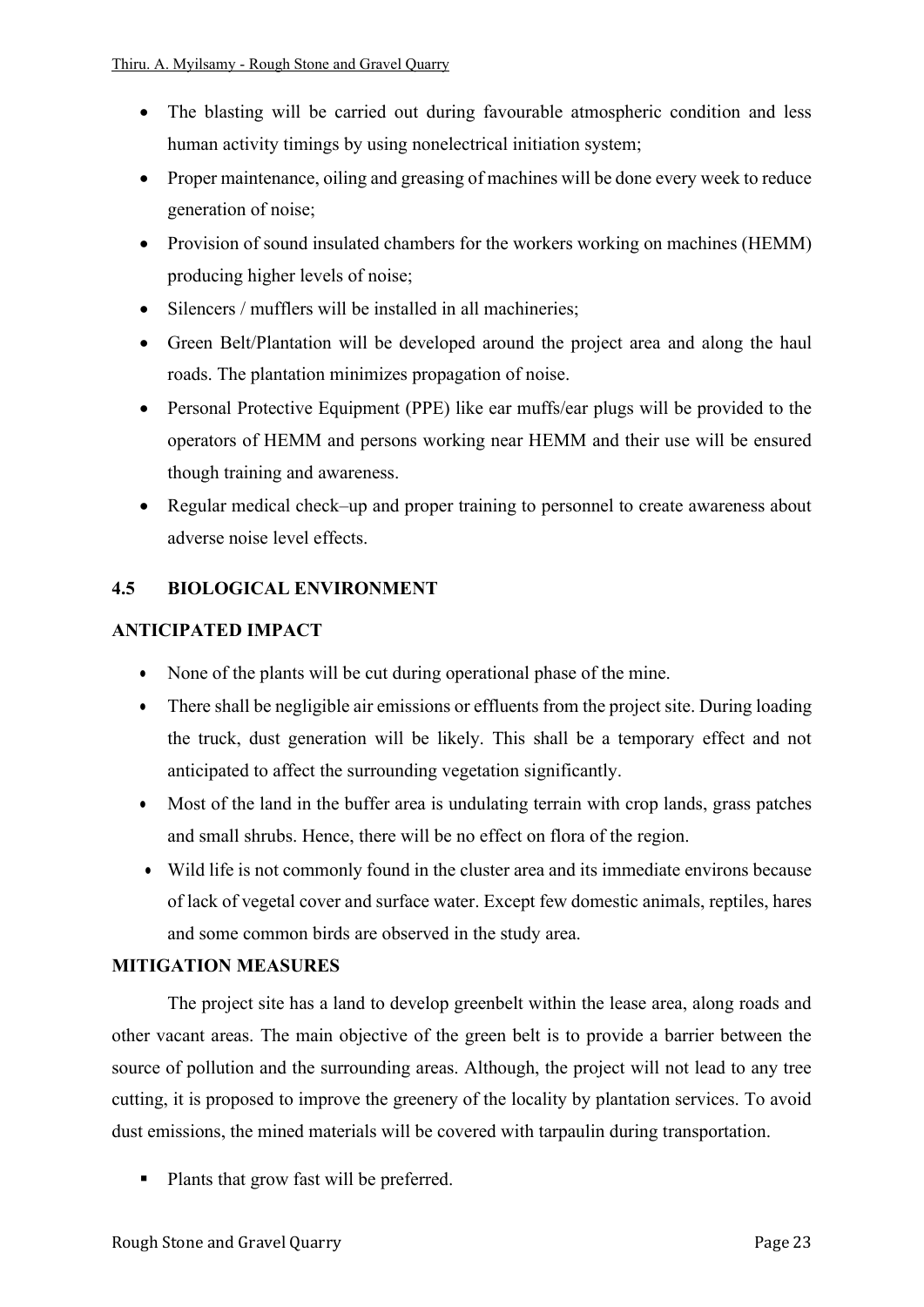Thiru. A. Myilsamy - Rough Stone and Gravel Quarry

- **•** Preference for high canopy covers plants with local varieties.
- **•** Perennial and evergreen plants will be preferred.

The development of Green Belt is an important aspect for any plant because:

- It helps in noise abatement for the surrounding area.
- It maintains the ecological balance.
- It increases the aesthetic value of site.

## *TABLE 4.1 GREENBELT DEVELOPMENT PLAN*

| Year         | No. of trees   | <b>Survival</b> | Area to be | Name of the     | No. of trees   |
|--------------|----------------|-----------------|------------|-----------------|----------------|
|              | proposed to be | $\frac{6}{9}$   | covered    | species         | expected to be |
|              | planted        |                 | sq.m       |                 | grown          |
|              | 70             | 80%             | 630        | Neem, Pongamia  | 56             |
| $\mathbf{I}$ | 70             | 80%             | 630        | Pinnata,        | 56             |
| III          | 70             | 80%             | 630        | Casuarina etc., | 56             |
| IV           | 70             | 80%             | 630        |                 | 56             |
| $\mathbf{V}$ | 70             | 80%             | 630        |                 | 56             |

#### **4.6 SOCIO ECONOMIC ENVIRONMENT ANTICIPATED IMPACT**

Employment generation due to the project will provide direct employment for about 20 persons and indirectly will get employment around 30 persons.

## **MITIGATION MEASURES**

- Good maintenance practices will be adopted for plant machinery and equipment, which will help to avert potential noise problems.
- Green belt will be developed in and around the project site as per Central Pollution Control Board (CPCB) guidelines.
- Appropriate air pollution control measure will be taken to minimize the environmental impact within the core zone.
- For the safety of workers, personal protective appliances like hand gloves, helmets, safety shoes, goggles, aprons, nose masks and ear protecting devices will be provided as per mines act and rules.
- Benefit to the State and the Central governments through financial revenues by way of royalty, tax, DMF, NMET etc, from this project directly and indirectly.

## **5. ANALYSIS OF ALTERNATIVES (TECHNOLOGY AND SITE)**

The site has been selected based on geological investigation and exploration as below:

- Occurrence of minerals at the specific site.
- Transportation facility for materials & manpower.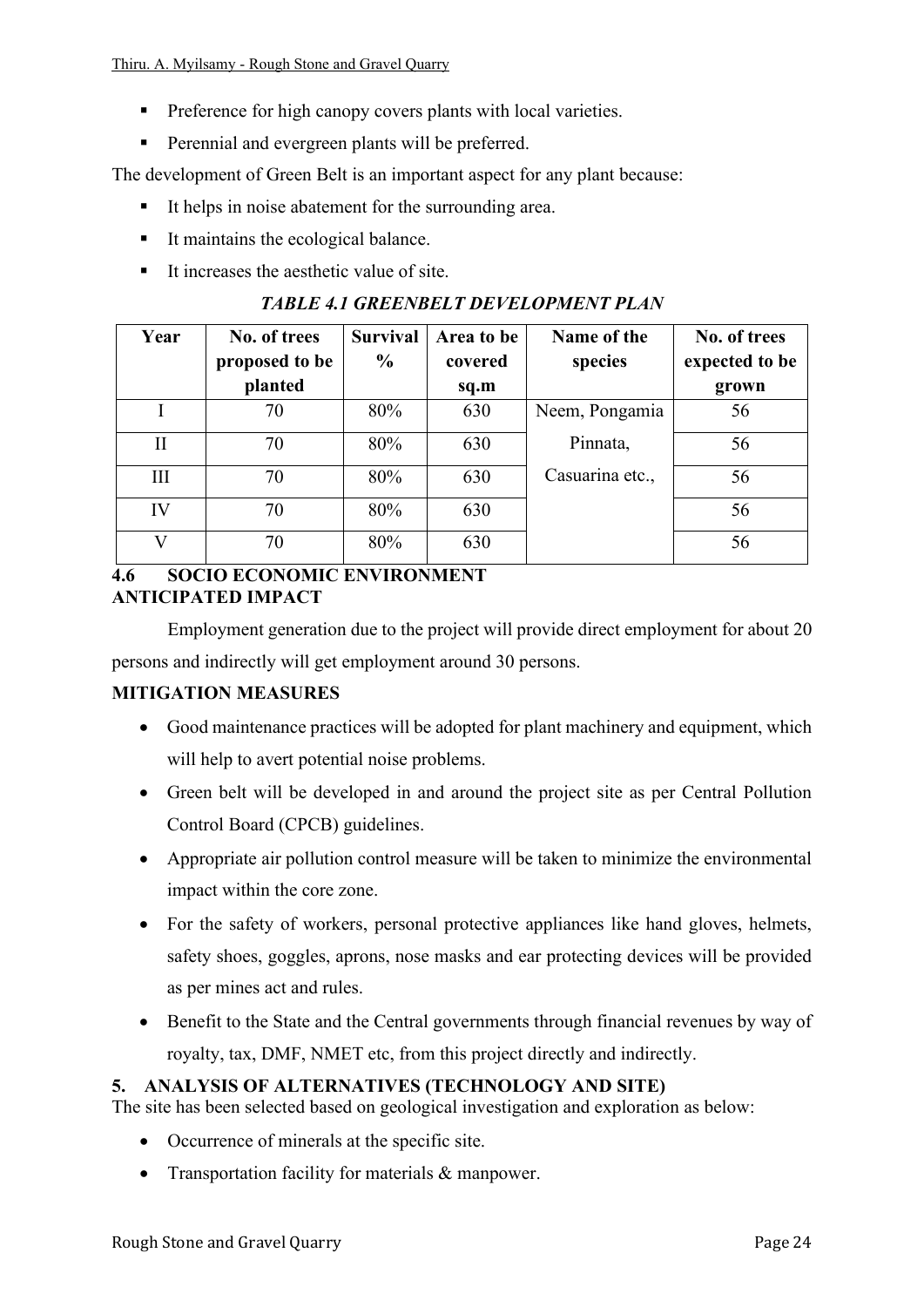- Overall impact on environment and mitigation feasibility
- Socio economic background.

The mineral deposits are site specific in nature; hence question of seeking alternate site does not arise for this project.

## **6. ENVIRONMENT MONITORING PROGRAM**

Usually, an impact assessment study is carried over short period of time and the data cannot bring out all variations induced by natural or human activities. Hence regular monitoring program of Environmental parameters is essential to take into account the changes in the Environment. The Objective of Monitoring -

- ❖ To check or assess the efficiency of the controlling measures;
- ❖ To establish a data base for future impact assessment studies.

#### **6.1 ENVIRONMENTAL MONITORING CELL**

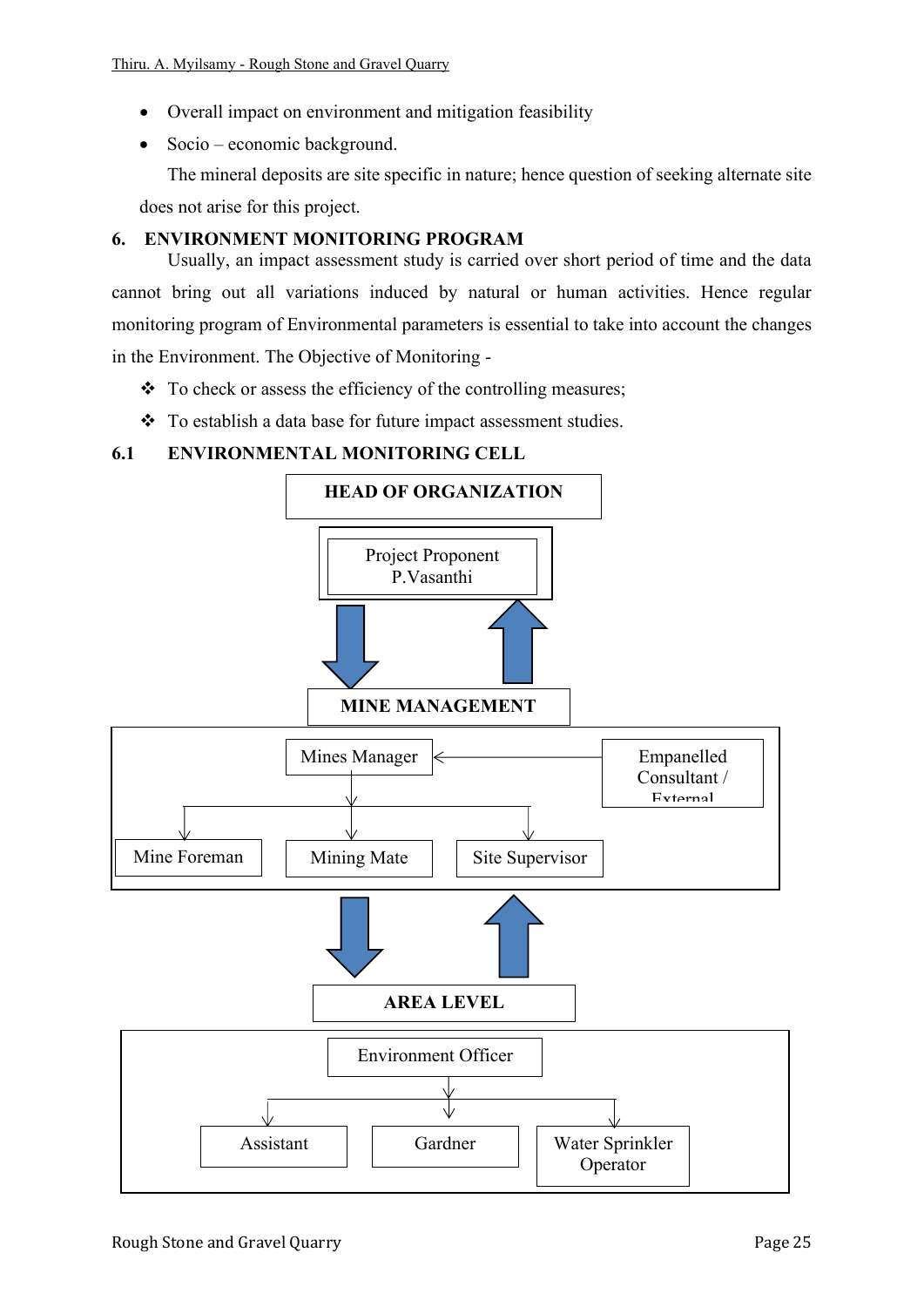| S.<br>Environment |                                | Location                                                                              | Monitoring         |                                    | Parameters                                                                             |
|-------------------|--------------------------------|---------------------------------------------------------------------------------------|--------------------|------------------------------------|----------------------------------------------------------------------------------------|
| No.               | Attributes                     |                                                                                       | Duration           | Frequency                          |                                                                                        |
| 1                 | Air Quality                    | 2 Locations (1 Core &<br>1Buffer)                                                     | 24 hours           | Once in 6<br>months                | Fugitive Dust,<br>$PM_{2.5}$ , $PM_{10}$ ,<br>$SO2$ and $NOx$ .                        |
| $\overline{2}$    | Meteorology                    | At mine site before start of<br>Air Quality Monitoring &<br><b>IMD</b> Secondary Data | Hourly /<br>Daily  | Continuous<br>online<br>monitoring | Wind speed,<br>Wind direction,<br>Temperature,<br>Relative<br>humidity and<br>Rainfall |
| $\overline{3}$    | Water<br>Quality<br>Monitoring | 2 Locations (1SW & 1)<br>GW                                                           |                    | Once in 6<br>months                | Parameters<br>specified under<br>IS:10500, 1993<br>& CPCB Norms                        |
| $\overline{4}$    | Hydrology                      | Water level in open wells<br>in buffer zone around 1 km<br>at specific wells          |                    | Once in 6<br>months                | Depth in bgl                                                                           |
| 5                 | Noise                          | 2 Locations (1Core & 1)<br>Buffer)                                                    | Hourly<br>$-1$ Day | Once in 6<br>months                | Leq, Lmax,<br>Lmin, Leq Day<br>& Leq Night                                             |
| 6                 | Vibration                      | At the nearest habitation (in<br>case of reporting)                                   |                    | During<br>blasting<br>Operation    | Peak Particle<br>Velocity                                                              |
| $\overline{7}$    | Soil                           | 2 Locations (1 Core & 1<br>Buffer)                                                    |                    | Once in six<br>months              | Physical and<br>Chemical<br>Characteristics                                            |
| 8                 | Greenbelt                      | Within the Project Area                                                               | Daily              | Monthly                            | Maintenance                                                                            |

*TABLE 6.1 POST ENVIRONMENTAL CLEARANCE MONITORING SCHEDULE*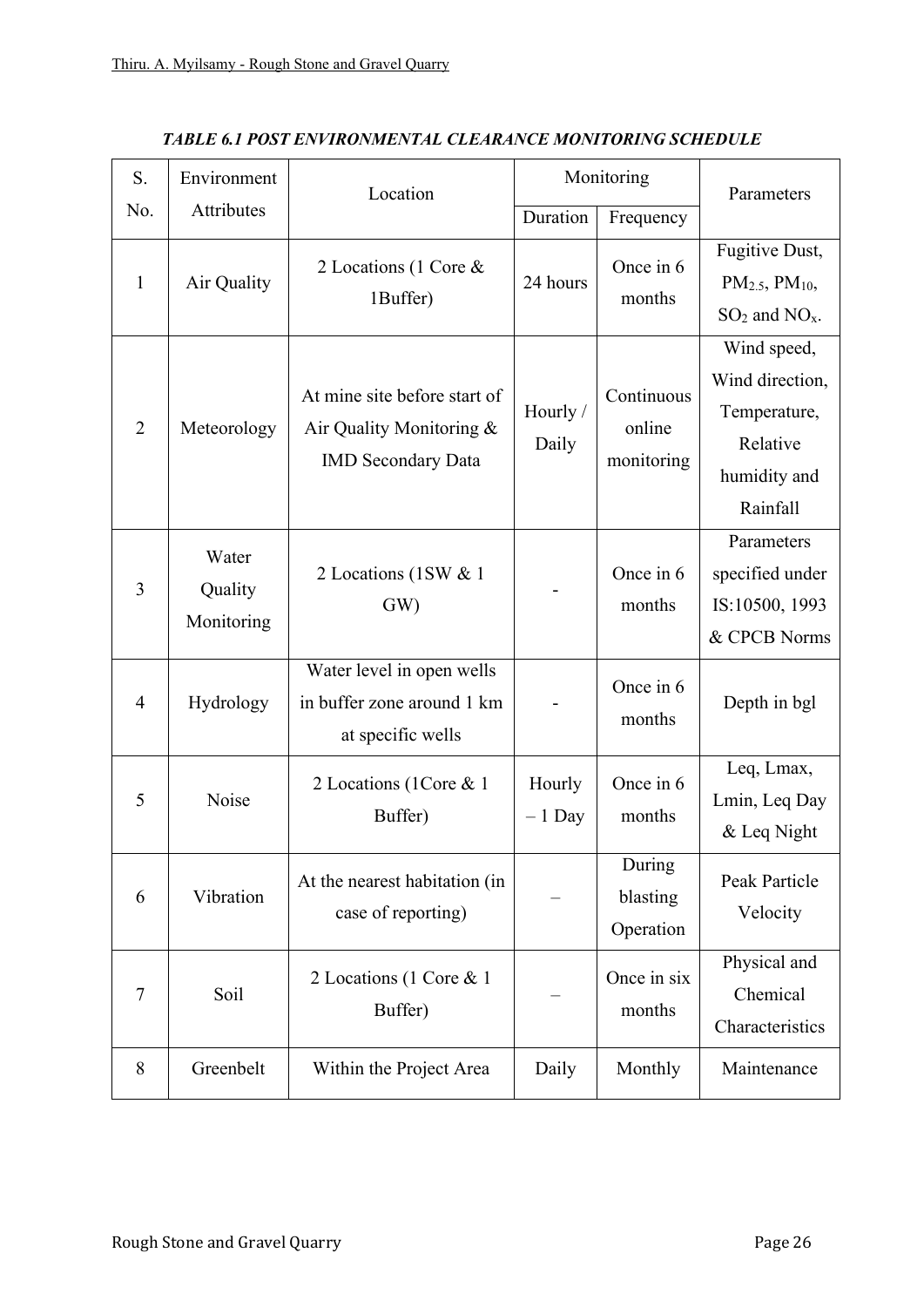#### **7. ADDITIONAL STUDIES**

#### **7.1 RISK ASSESSMENT**

The methodology for the risk assessment has been based on the specific risk assessment guidance issued by the Directorate General of Mine Safety (DGMS), Dhanbad, vide Circular No.13 of 2002, dated 31<sup>st</sup> December, 2002. The DGMS risk assessment process is intended to identify existing and probable hazards in the work environment and all operations and assess the risk levels of those hazards in order to prioritize those that need immediate attention. Further, mechanisms responsible for these hazards are identified and their control measures, set to timetable are recorded along with pinpointed responsibilities.

The whole quarry operation will be carried out under the direction of a Qualified Competent Mine Manager holding certificate of competency to manage a metalliferous mine granted by the DGMS, Dhanbad. Risk Assessment is all about prevention of accidents and to take necessary steps to prevent it from happening.

#### **7.2 DISASTER MANAGEMENT PLAN**

 The objective of the Disaster Management Plan is to make use of the combined resources of the mine and the outside services to achieve the following:

- ❖ Rescue and medical treatment of casualties;
- ❖ Safeguard other people;
- ❖ Minimize damage to property and the environment;
- ❖ Initially contain and ultimately bring the incident under control;
- ❖ Secure the safe rehabilitation of affected area; and
- ❖ Preserve relevant records and equipment for the subsequent inquiry into the cause and circumstances of the emergency

## **7.3 CUMULATIVE IMPACT STUDY**

|                | PROPOSED PRODUCTION DETAILS |                |                |                                                                  |  |
|----------------|-----------------------------|----------------|----------------|------------------------------------------------------------------|--|
| Quarry         |                             |                |                | 5 Years in   Per Year in   Per Day in   Number of Lorry Load Per |  |
|                | m <sup>3</sup>              | m <sup>3</sup> | m <sup>3</sup> | Day                                                              |  |
| P <sub>1</sub> | 1,36,150                    | 27,230         | 91             | 15                                                               |  |
| E1             | 2,05,100                    | 41,020         | 136            | 23                                                               |  |
| E2             | 1,58,476                    | 31,695         | 105            | 18                                                               |  |
| Grand          | 4,99,726                    | 99,945         | 332            | 56                                                               |  |
| <b>Total</b>   |                             |                |                |                                                                  |  |

#### *TABLE 7.1 CUMULATIVE PRODUCTION LOAD OF ROUGH STONE*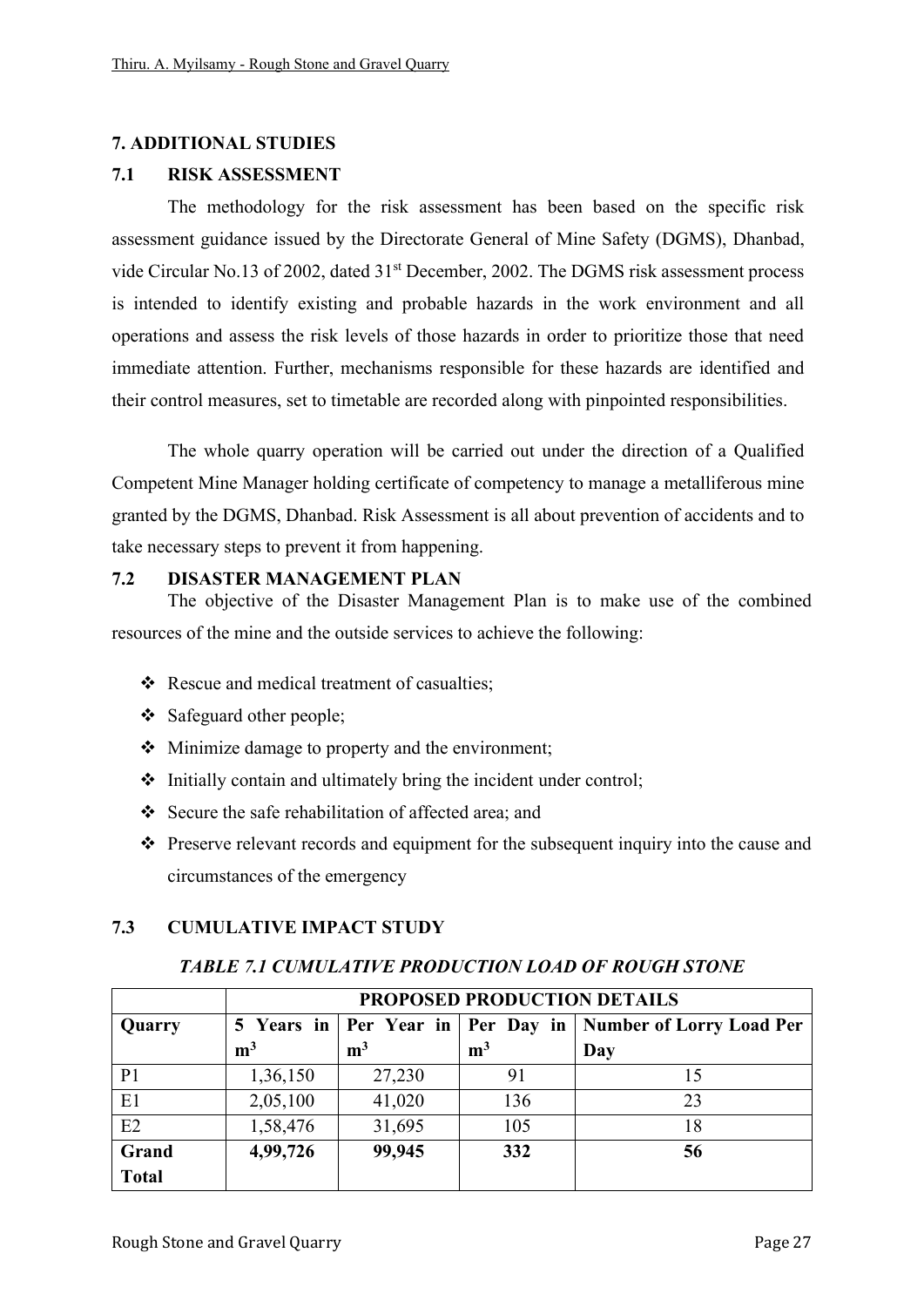|                    | <b>PROPOSED PRODUCTION DETAILS</b> |                |                |                                                                   |  |
|--------------------|------------------------------------|----------------|----------------|-------------------------------------------------------------------|--|
| Quarry             |                                    |                |                | 2 - 3 Years   Per Year in   Per Day in   Number of Lorry Load Per |  |
|                    | in $m3$                            | m <sup>3</sup> | m <sup>3</sup> | Day                                                               |  |
| P <sub>1</sub>     | 22,016                             | 4,403          |                |                                                                   |  |
| E1                 | 24,240                             | 4,848          | 16             |                                                                   |  |
| E2                 | 39,288                             | 7,857          | 26             |                                                                   |  |
| <b>Grand Total</b> | 85,544                             | 17,108         | 57             |                                                                   |  |

*TABLE 7.2 CUMULATIVE PRODUCTION LOAD OF GRAVEL* 

## *TABLE 7.3 PREDICTED NOISE INCREMENTAL VALUES*

| Location ID            | Background<br>Value (Day)<br>dB(A) | Incremental<br>Value $dB(A)$ | Total<br>Predicted<br>dB(A) | Residential Area<br>Standards dB(A) |
|------------------------|------------------------------------|------------------------------|-----------------------------|-------------------------------------|
| <b>Habitation Near</b> |                                    | 48.1                         | 54.8                        |                                     |
| P <sub>1</sub>         | 53.8                               |                              |                             |                                     |
| <b>Habitation Near</b> |                                    | 40.4                         | 48.8                        | 55                                  |
| E1                     | 48.1                               |                              |                             |                                     |
| <b>Habitation Near</b> |                                    | 49.0                         | 51.2                        |                                     |
| E2                     | 47.3                               |                              |                             |                                     |

## *TABLE 7.4 NEAREST HABITATION FROM EACH MINE*

| <b>Location ID</b>        | Distance in meters |
|---------------------------|--------------------|
| <b>Habitation Near P1</b> | 400m               |
| <b>Habitation Near E1</b> | 970 <sub>m</sub>   |
| <b>Habitation Near E2</b> | 360 <sub>m</sub>   |

## **TABLE 7.5 SOCIO ECONOMIC BENEFITS FROM 6 MINES**

| Code         | Project Cost   | CER $\omega$ 2% |
|--------------|----------------|-----------------|
| $\mathbf{p}$ | Rs.38,33,400   | Rs. 76,600      |
| E1           | Rs. 58,47,500  | Rs.1,16,950     |
| E2           | Rs.74,82,400   | Rs.1,50,000     |
| <b>Total</b> | Rs.1,71,63,300 | Rs.3,43,550     |

## **8. PROJECT BENEFITS**

The Proposed Project at Pachapalayam village aims to produce  $1,36,150m<sup>3</sup>$  of rough stone and 22,016  $m<sup>3</sup>$  of gravel over a period of 5 Years. The quarrying operation in the area will create rural employment. It has been observed that conditions of the villages around quarry areas are better than that of distant villages. This will enhance the socio-economic activities in the adjoining areas and will result in the following benefits.

- Increase in Employment Potential
- Improvement in Socio-Economic Welfare
- Improvement in Physical Infrastructure